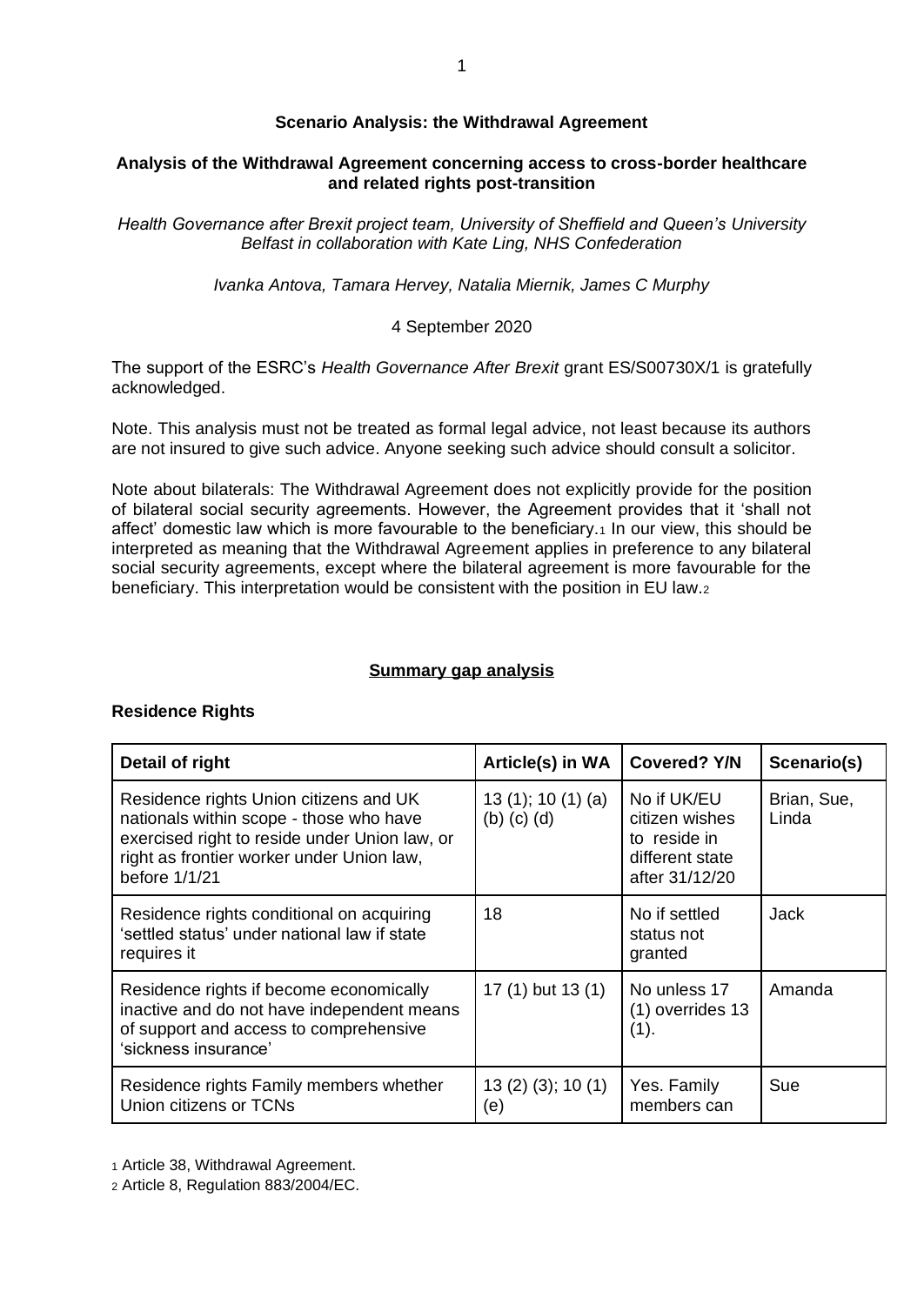|                                                                                                                                                       |                                                                                      | move to join<br>persons<br>residing in host<br>state even after<br>transition period                                                                                        |                                  |
|-------------------------------------------------------------------------------------------------------------------------------------------------------|--------------------------------------------------------------------------------------|-----------------------------------------------------------------------------------------------------------------------------------------------------------------------------|----------------------------------|
| Acquisition of rights under WA for family<br>members whose status changes                                                                             | 17(1)                                                                                | No as family<br>members<br>explicitly<br>precluded from<br>becoming Union<br>citizens and UK<br>nationals within<br>scope                                                   | Ismail                           |
| Continuity of residence                                                                                                                               | 11; 15(3); 13(1)<br>combined with<br>Art 16 Directive<br>2004/38                     | No if UK/EU<br>citizen is<br>outside of host<br>state for more<br>than 5 years<br>(for permanent<br>residents) or for<br>more than 6<br>months (for<br>normal<br>residents) | Brian, Linda                     |
| Continuity of residence for family members<br>after death of Union citizen or UK national<br>within scope                                             | $13(3)$ ; by<br>reference to<br><b>Article 12 (2)</b><br><b>Directive</b><br>2004/38 | No if Union<br>citizen or UK<br>national dies<br>before one year<br>of residence<br>under the WA                                                                            | Ismail,<br><b>Blessing</b>       |
| Permanent Residence - those who have<br>resided in the host member state for 5 years<br>or longer and their family members                            | $15(1)$ (3)                                                                          | Yes                                                                                                                                                                         | Brian, Sue                       |
| Continuity of residence for family members<br>after divorce or annulment of marriage with<br><b>UK or Union Citizen</b>                               | $13(3)$ ; by<br>reference to<br>Article 13(2)<br><b>Directive</b><br>2004/38         | No if marriage<br>has lasted less<br>than three years<br>(of which at<br>least 1 year is<br>spent in Host<br>State)                                                         | Ismail,<br><b>Blessing</b>       |
| Onward or future movement rights - to move<br>to and reside in another Member State/the<br>UK, or to move back to the original Member<br>State/the UK |                                                                                      | No there are no<br>such rights in<br>the WA                                                                                                                                 | Amanda,<br>George,<br>Brian, Sue |
| UK citizen residing in a host state to enter<br>another member state for work                                                                         | 14(1)                                                                                | No, there are no<br>rights for this in<br>the WA. Article<br>14 only                                                                                                        | George                           |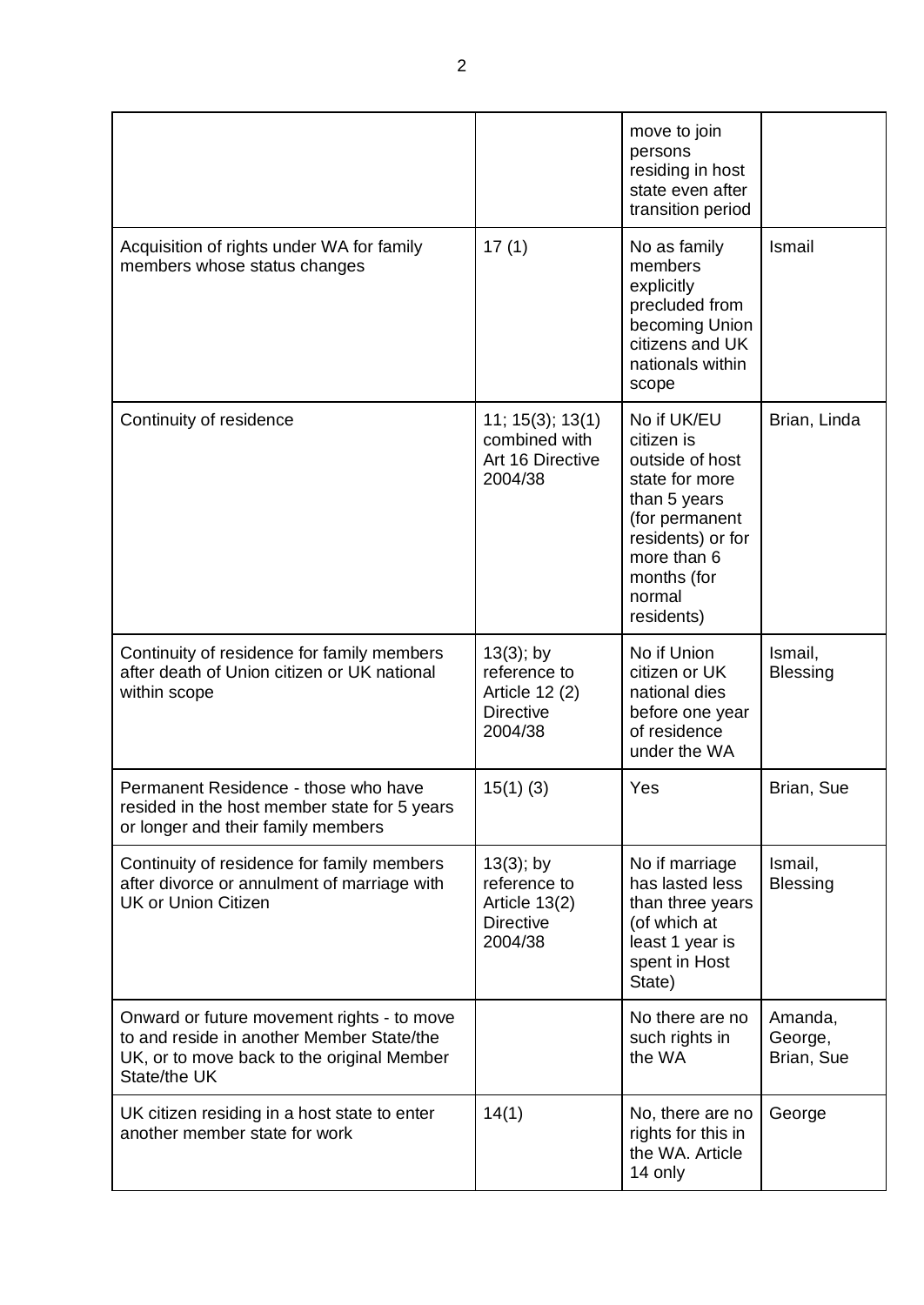|  | provides for<br>work entry if this<br>is the host state<br>the UK citizen<br>(or family<br>member) has<br>resided in |  |
|--|----------------------------------------------------------------------------------------------------------------------|--|
|--|----------------------------------------------------------------------------------------------------------------------|--|

# **Social Security Coordination Rights:**

| <b>Pensions</b>                                                                                                                | Article(s) in WA                                                                                                                  | <b>Covered? Y/N</b>                                                                                                                            | Scenario(s)                     |
|--------------------------------------------------------------------------------------------------------------------------------|-----------------------------------------------------------------------------------------------------------------------------------|------------------------------------------------------------------------------------------------------------------------------------------------|---------------------------------|
| Access to pensions (including the principles of<br>exportability and aggregation)                                              | 30(1)(3); 31(1)<br>by reference to<br>Regulation<br>883/2004,<br>Articles $3(1)(d)$ ,<br>6, 7                                     | No, potentially,<br>for frontier<br>workers, or<br>where other<br>onward<br>movement                                                           | George,<br>Brian, Sue,<br>Linda |
| Principle of aggregation of periods for<br>pensioners                                                                          | $31(1)$ by<br>reference to<br>Regulation<br>883/2004, Art 6;<br>30(3) combined<br>with<br>$10(1)(b)$ , 11, 15<br>$(3)$ or $13(1)$ | No if permanent<br>residence is lost<br>(after 5 years) or<br>normal residence<br>is lost (after 6<br>months) because<br>of onward<br>movement | <b>Brian</b>                    |
| Principle of exportability for pensioners                                                                                      | $31(1)$ by<br>reference to<br>Regulation<br>883/2004, Art 7;<br>30(3) combined<br>with<br>$10(1)(b)$ , 11, 15<br>$(3)$ or $13(1)$ | No if permanent<br>residence is lost<br>(after 5 years) or<br>normal residence<br>is lost (after 6<br>months) because<br>of onward<br>movement | Brian, Sue                      |
| <b>Healthcare</b>                                                                                                              | Article(s) in WA                                                                                                                  | <b>Covered? Y/N</b>                                                                                                                            | Scenario(s)                     |
| Access to healthcare for resident<br>employed/self-employed people through<br>coordination of social security rules            | 30(1)(2)(3);<br>$31(1)$ by<br>reference to<br>Regulation<br>883/2004, Arts<br>17 and 18; 13                                       | No, potentially, if<br>interruption to<br>which state is<br>competent                                                                          | George                          |
| Access to health care for resident pensioners<br>(including frontier workers) through<br>coordination of social security rules | $31(1)$ by<br>reference to<br>Regulation                                                                                          | Yes                                                                                                                                            | George                          |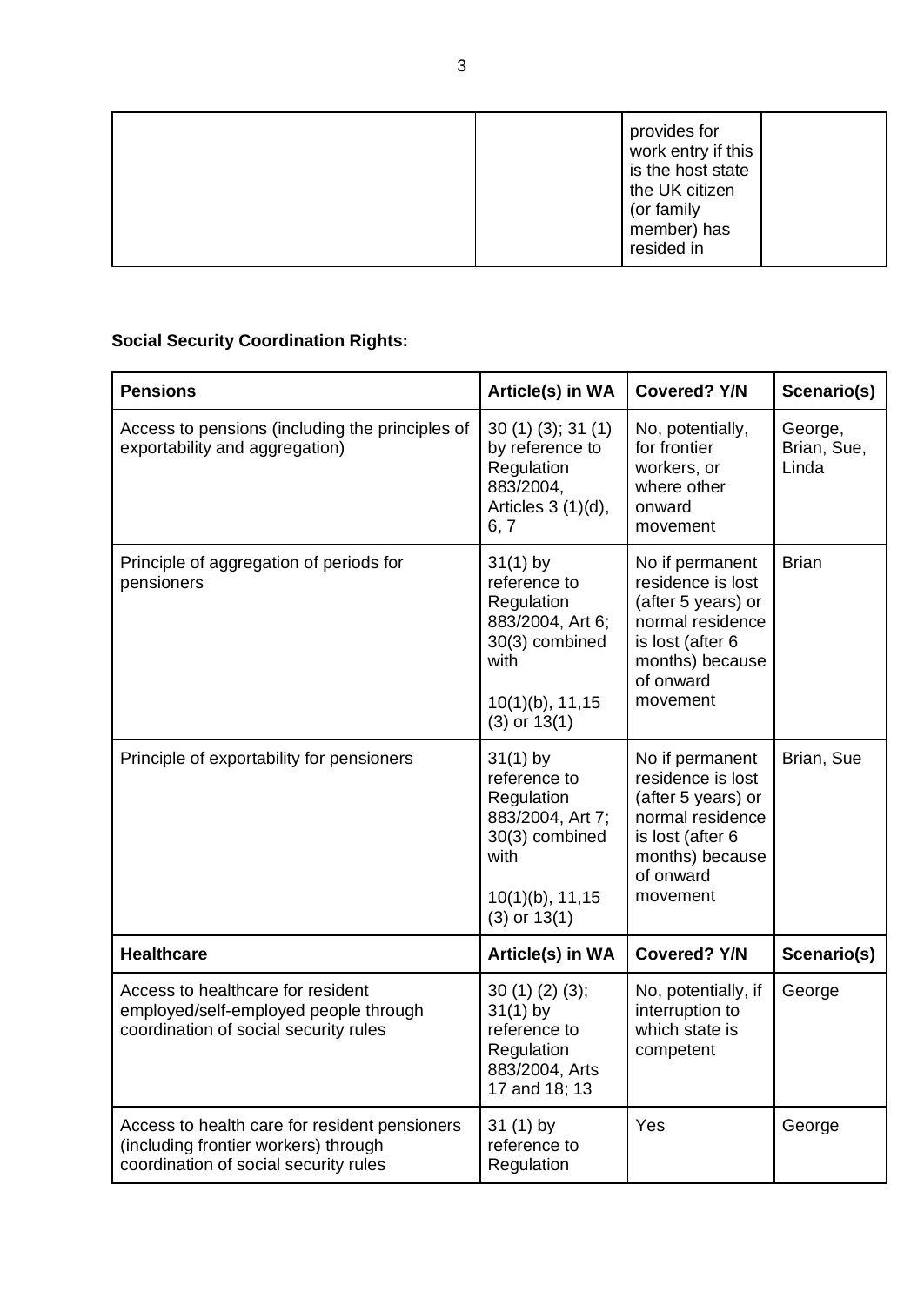|                                                                                                                                | 883/2004, Arts 1<br>$(q)$ , 23-30                                                                            |                                                                                                                                                                                                                                                                                                                                                                                     |                            |
|--------------------------------------------------------------------------------------------------------------------------------|--------------------------------------------------------------------------------------------------------------|-------------------------------------------------------------------------------------------------------------------------------------------------------------------------------------------------------------------------------------------------------------------------------------------------------------------------------------------------------------------------------------|----------------------------|
| Access to health care during a temporary stay<br>in another Member State/UK after the end of<br>transition                     | $31(1)$ by<br>reference to<br>Regulation<br>883/2004, Arts<br>17, 22, 19, 27                                 | No, not covered<br>by the WA,<br>unless,<br>potentially, the<br>person<br>concerned falls<br>in scope for<br>another reason,<br>eg as frontier<br>worker                                                                                                                                                                                                                            | George,<br>Sue             |
| Access to planned healthcare or healthcare<br>during a temporary stay in a Member State/UK<br>ongoing at the end of transition | 32(1)(b)                                                                                                     | Yes, and also<br>covers<br>reimbursement<br>of costs                                                                                                                                                                                                                                                                                                                                | Monica                     |
| Access to healthcare for family members of<br>residents of host state, whether they move<br>before or after transition         | $30(1)(b)$ OR<br>30(3) combined<br>with $10(1)(e)$ ,<br>$31(1)$ by<br>reference to<br>Regulation<br>883/2004 | Yes                                                                                                                                                                                                                                                                                                                                                                                 | Sue                        |
| Access to healthcare for family members of<br>persons who have moved to the host state<br>after 31/12/2020                     | $31(1)$ by<br>reference to<br>Regulation<br>883/2004                                                         | No, if the person<br>who moved has<br>lost their<br>residence in the<br>previous state<br>they resided                                                                                                                                                                                                                                                                              | Sue and<br><b>Brian</b>    |
| Access to healthcare for family members who<br>are neither UK or Union Citizens                                                | 30(g)                                                                                                        | Yes, even if<br>family member<br>loses 'family<br>member' status<br>e.g. through<br>divorce, they are<br>covered by<br>Article $30(g)$ i.e.<br>their rights are<br>not lost 'provided<br>they are legally<br>resident in the<br>territory of a<br><b>Member State</b><br>and are in a<br>situation which is<br>not confined in<br>all respects<br>within a single<br>Member State'. | Ismail,<br><b>Blessing</b> |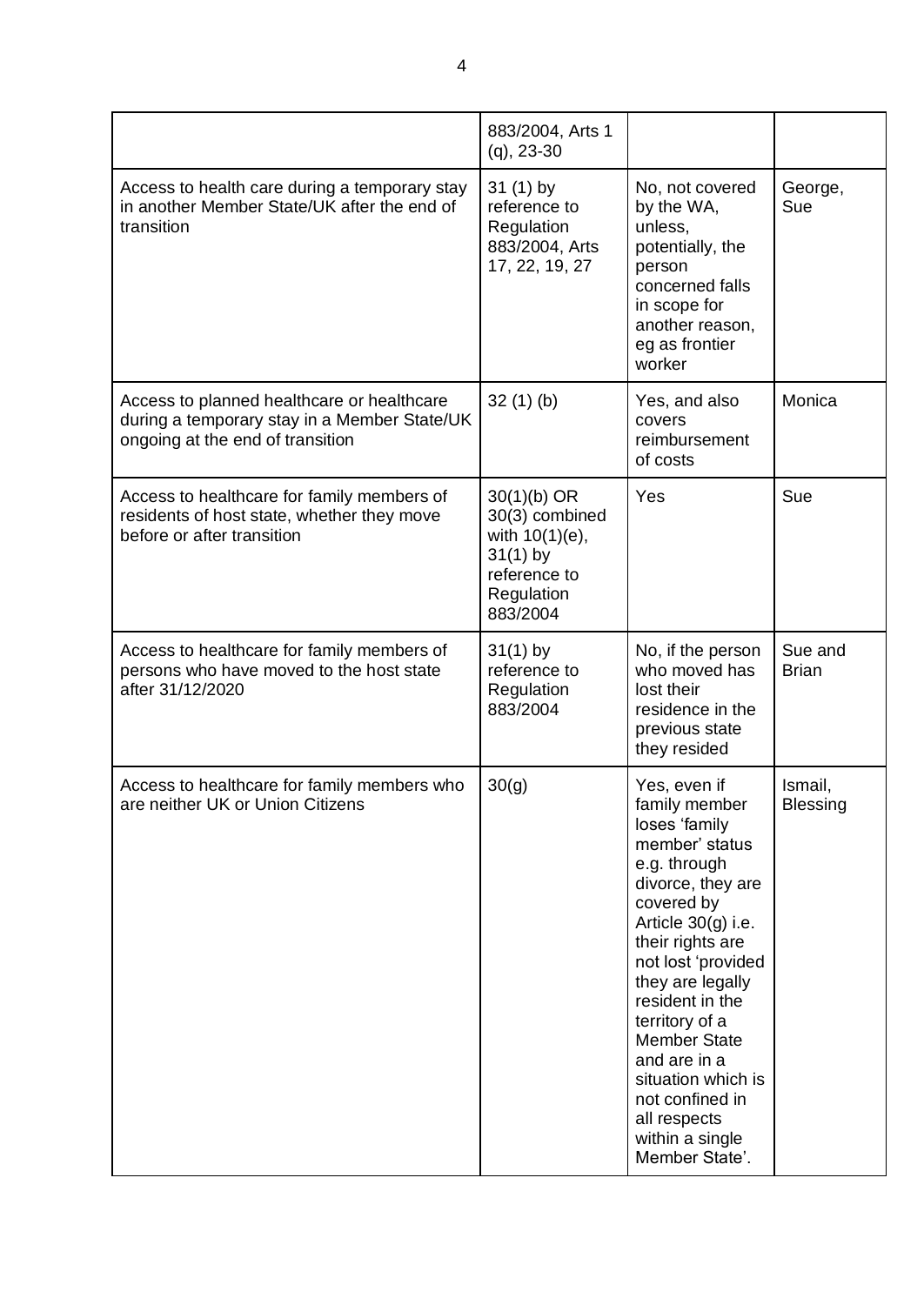## In general:

People covered by Part Two of the Withdrawal Agreement, on Citizens' Rights, have life-long protection under the Withdrawal Agreement, so long as they continue to meet the conditions set out in either or both of Title II on rights and obligations (which includes residence rights; rights of worker and self-employed persons not to be discriminated against on grounds of nationality; recognition of professional qualifications) or Title III on coordination of social security systems. It is essential to determine whether someone falls within the scope of the Withdrawal Agreement in order to determine their rights under it. The scope rules of Title II and Title III are different. Someone may fall within the scope of Title III even if they do not fall within the scope of Title II.

# *Scenario 1: Amanda, Ismail, Blessing. Third-country nationals who are spouses of UK/EU citizens, or third-country dependents such as elderly parents, children/stepchildren or university students*

Amanda is a UK national, who qualified in the UK, and for the past 4 years has been living and working in Spain as a medical professional. During this time, she met Ismail, a Nigerian national, who was temporarily in the country, and later married him. Ismail now resides with Amanda in Madrid, and wishes to bring his elderly mother, Blessing, to Spain, in order to provide care for her on a permanent basis.

Under current EU law,3 and during the transition period,<sup>4</sup> this is allowed. However, due to the COVID-19 pandemic, Ismail's plans have been postponed and will not likely take place until at least January 2021. This will be after the transition period has ended.

Ismail is worried that Blessing will not be permitted to lawfully reside with him in Spain, and is concerned about their ability to access healthcare for Blessing in Spain.

He is also worried about what will happen in the future if, for instance, Amanda were to die, the relationship were to end, or the family were to relocate to another EU country, or to the UK.

# **Legal Analysis:**

# **Residence rights**

Under Part Two of the Withdrawal Agreement, on Citizens' Rights, 'family members' are defined by reference to EU law, in particular the Citizens Directive.<sup>5</sup> In that context, 'family members' include spouse, registered partner where recognised in relevant national law, children under age 21 of Union citizen or of spouse/partner, dependent children over age 21 of either, and 'dependent direct relatives in the ascending line' of Union citizen or spouse/partner. As a 'dependent direct relative', Ismail's mother falls within the definition of family member. (Family members include only parents or dependent grandparents of the EU/UK citizen and those of their spouse. In this context, brothers, sisters, aunts, uncles and cousins are not included.) The personal scope of the relevant provisions of the Withdrawal Agreement covers family members, irrespective of nationality, of 'UK nationals who have exercised their right to reside in a Member State in accordance with Union law before the end

- <sup>4</sup> Article 127 (1), Withdrawal Agreement.
- <sup>5</sup> Article 2, Directive 2004/38/EC.

<sup>3</sup> Directive 2004/38/EC.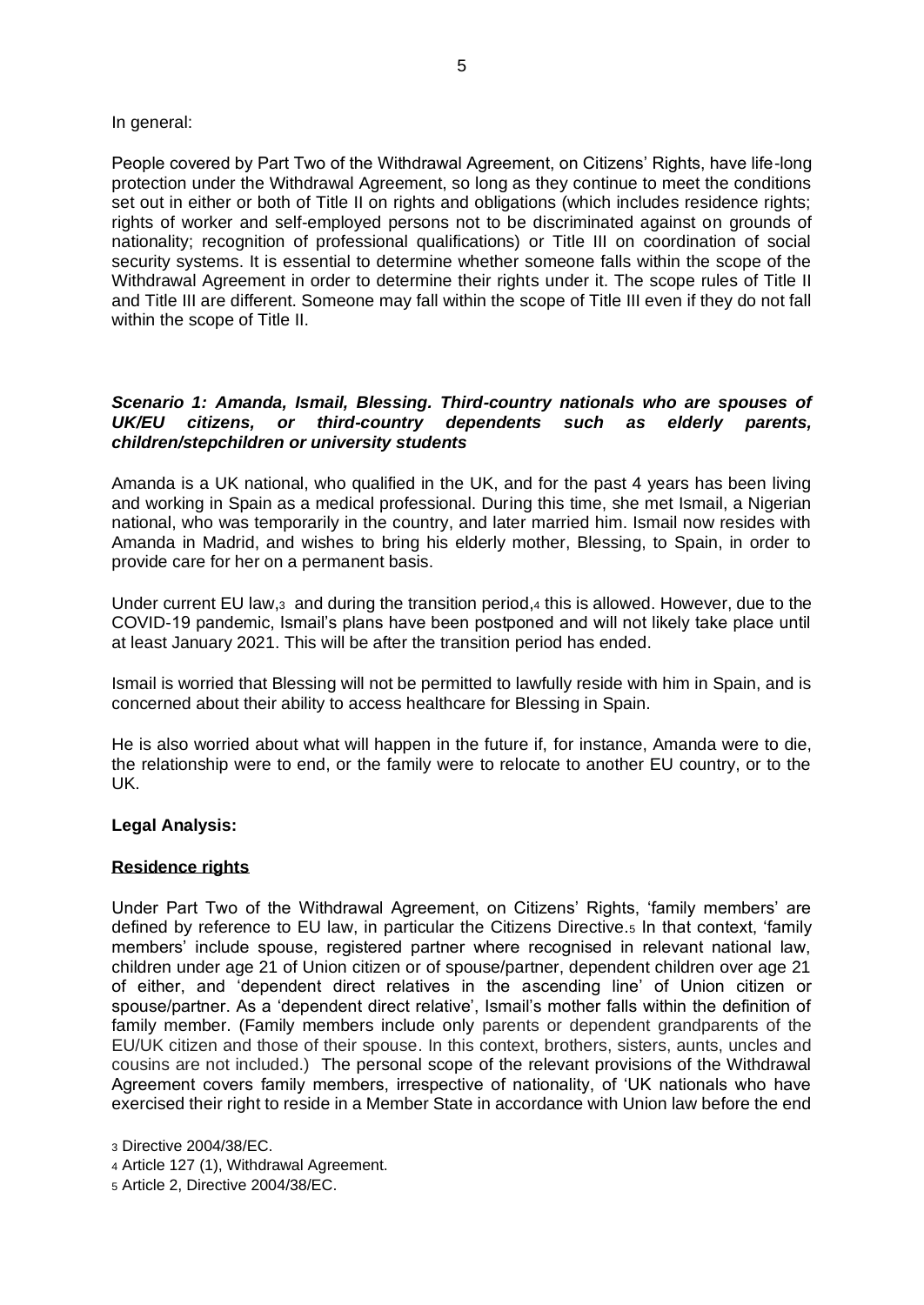of the transition period and continue to reside there thereafter'.<sup>6</sup> Amanda moved to Spain before the end of the transitional period, so as long as she continues to reside in Spain, she, and her family members fall within the personal scope of the Withdrawal Agreement. If Amanda moves back to the UK, she will no longer be able to rely on the Withdrawal Agreement. Equally, if Amanda moves to another EU country, or to another EU country and back to Spain, she will no longer fall within the protection of the Withdrawal Agreement, and will be reliant only on any provisions made in a future EU-UK (trade) agreement, or other agreement.

Union citizens and their families who fall within the scope of the Withdrawal Agreement have the right to reside in the host state, so long as they meet the requirements of relevant EU law.<sup>7</sup> Essentially, Article 13 WA acts as a 'corridor' applying the relevant provisions of EU law on residence rights to those who fall within the scope of the Withdrawal Agreement, thus securing continuity of rights for those who acquired them before the end of transition, or were formally in the process of acquiring them, as if the UK had continued to be a Member State of the EU. This approach in the Withdrawal Agreement means that the scope rules are of critical importance, as once someone falls outside the scope of the Agreement, they lose all their entitlements and protections under it forever. Once lost, residence rights under the Agreement cannot be regained.<sup>8</sup>

Amanda has been and is working in Spain, so falls within the relevant provisions of EU law. She has the right to enter and exit Spain without a visa, $9$  to reside in Spain $10$  as long as she is a worker or self-employed person, or if she ceases to be such, so long as she has 'comprehensive sickness insurance' and sufficient resources to support herself and her family members without recourse to Spain's social assistance system.<sup>11</sup> A change of status, so long as she remains within the personal scope of the Agreement, (eg from employed to economically-inactive, or to retired) does not affect Amanda's rights under the Withdrawal Agreement.<sup>12</sup> As a pensioner, Amanda would in effect be able to show she had sufficient resources, as she would be able to access her pension accrued in the UK (and any EU Member State), relying on the principle of aggregation, and would have access to Spanish healthcare (see further below). But if Amanda became economically inactive before reaching pensionable age, or securing permanent residence rights under the Agreement (see below), she would not be entitled to continue to reside in Spain if she needed to access social assistance from Spain to do so, or if she did not have comprehensive sickness insurance<sup>13</sup> (which might be difficult to secure if Amanda became economically inactive because of illhealth or disability). This interpretation of the text of the Withdrawal Agreement is on the assumption that the scope rules in Article 13 apply in preference to the provision in Article 17

- <sup>12</sup> Article 17, Withdrawal Agreement.
- <sup>13</sup> Article 13 (1), Withdrawal Agreement.

<sup>6</sup> Article 10 (1) (b), Withdrawal Agreement.

<sup>7</sup> Article 13 Withdrawal Agreement, referring to Articles 21, 45 or 49 TFEU and Articles 6 (1), 7 (1), 7 (3), 14, 16 and 17 of Directive 2004/38/EC. 13 Member States opted for a declaratory system for residence rights; the other 14 require UK citizens to apply for a new residence status under the withdrawal agreement; for information see European Parliament Research Service, *EU and UK Citizens' Rights after Brexit: an overview* June 2020, Table pp 10-13

[https://www.europarl.europa.eu/RegData/etudes/IDAN/2020/651975/EPRS\\_IDA\(2020\)651975\\_EN.pd](https://www.europarl.europa.eu/RegData/etudes/IDAN/2020/651975/EPRS_IDA(2020)651975_EN.pdf) [f.](https://www.europarl.europa.eu/RegData/etudes/IDAN/2020/651975/EPRS_IDA(2020)651975_EN.pdf)

<sup>8</sup> See, eg E Spaventa, 'The rights of citizens under the Withdrawal Agreement: a critical analysis' European Law Review 2020, 45(2), 193-206.

<sup>9</sup> Article 14, Withdrawal Agreement.

<sup>10</sup> Article 13, Withdrawal Agreement.

<sup>11</sup> Articles 7 and 14, Directive 2004/38/EC.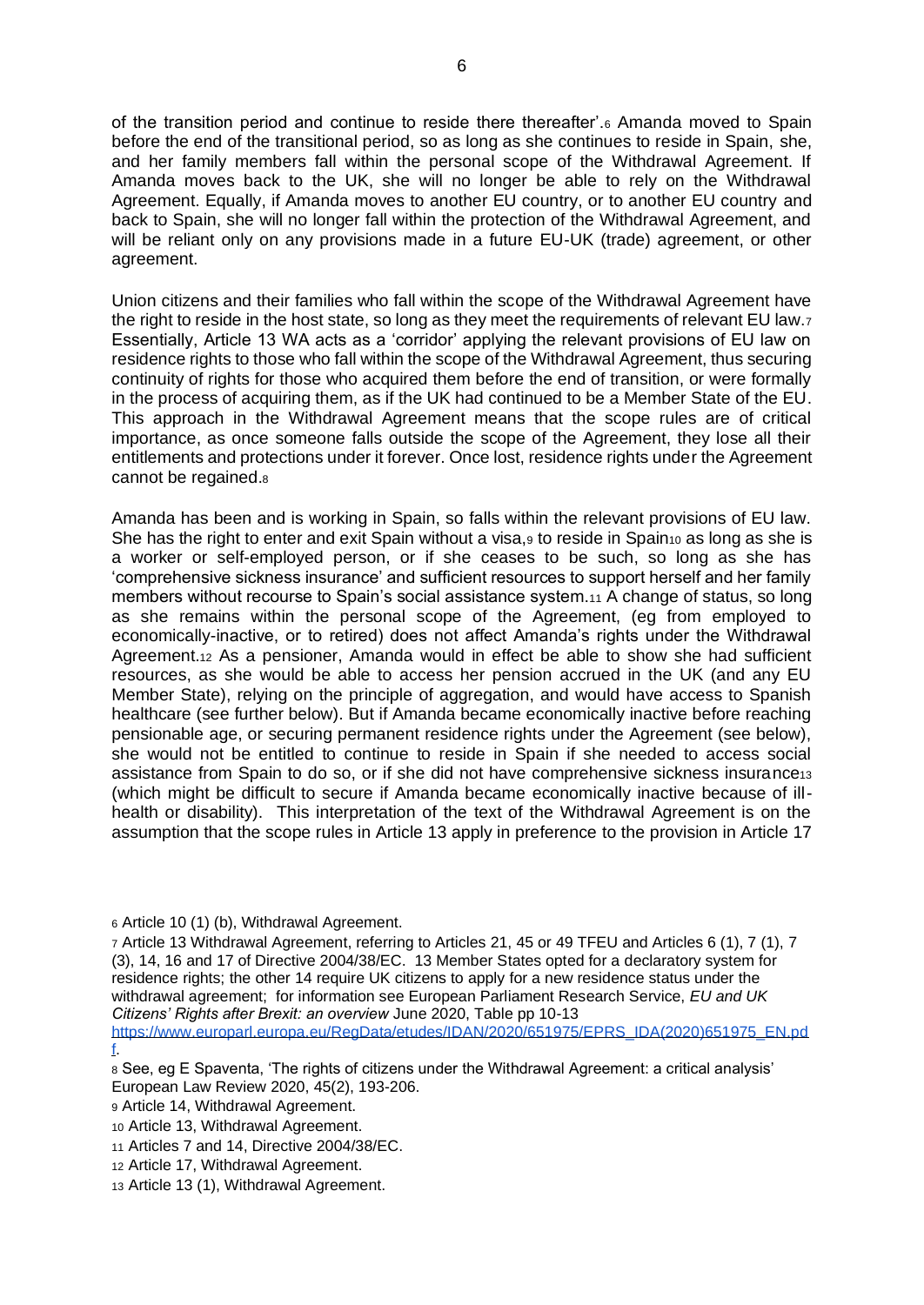to the effect that people 'shall not be affected when they change status', and/or that Article 17 refers only to a change of status between the statuses set out in Article 13.

If Amanda dies, Ismail, and his mother Blessing, will continue to have a right to reside in Spain, so long as each of them has been lawfully residing there for at least one year before Amanda's death.<sup>14</sup> If Amanda and Ismail divorce or annul their marriage, so long as the marriage has lasted at least 3 years, of which at least one year is in Spain, Ismail and his mother will continue to have residence rights in Spain.<sup>15</sup> These entitlements are provided that Ismail and Blessing do not become an 'unreasonable burden' on the Spanish social assistance system.<sup>16</sup> If Ismail were to acquire UK or Spanish nationality after the end of the transition period, he would not fall within the personal scope of the Withdrawal Agreement in his own right,17 and so, for instance, could not rely on the Withdrawal Agreement for the purposes of residence of a future spouse or partner, or his future children.

After 5 years, Amanda and members of her family who have also been resident for 5 years will acquire the right of permanent residence, and will no longer be required to be a worker/selfemployed or self-sufficient.<sup>18</sup> For the purposes of calculating when 5 years is complete, both periods before and after the end of the transitional period (31 December 2020) are to be included.<sup>19</sup>

The Withdrawal Agreement does not give Ismail or Blessing rights to move to and reside in another EU country, or back to Spain having moved to another country, or to the UK.

Amanda's UK qualification must continue to be recognised by Spain.<sup>20</sup>

#### **Access to Spanish healthcare**

Access to Spanish healthcare falls within Title III of Part Two of the Withdrawal Agreement, entitled 'Coordination of social security systems'. The general scope<sub>21</sub> and definitional<sub>22</sub> rules of Part Two apply 'without prejudice to Title III' which must be considered a *lex specialis*, in other words it applies, where relevant, in preference to other provisions in the Withdrawal Agreement. The scope rules for Title III are set out in Article 30 WA. They are based on the concept of being 'subject to' relevant social security legislation, which is to be determined by the conflict of law rules in Regulation 883/2004/EC.<sup>23</sup> UK nationals who are 'subject to the legislation of a Member State at the end of the transition period', and their family members,<sup>24</sup> fall within the scope of Title III, so long as they continue, without interruption to be in one of the situations in Article 30 (1) involving both a Member State and the UK at the same time.<sup>25</sup>

- <sup>14</sup> Article 12 (2), Directive 2004/38/EC.
- <sup>15</sup> Article 13 (2), Directive 2004/38/EC.
- <sup>16</sup> Article 14 (1), Directive 2004/38/EC.
- <sup>17</sup> Article 17 (1), Withdrawal Agreement.
- <sup>18</sup> Article 16 (1), Directive 2004/38/EC.
- <sup>19</sup> Article 16, Withdrawal Agreement.
- <sup>20</sup> Article 27, Withdrawal Agreement.
- <sup>21</sup> Article 10, Withdrawal Agreement.
- <sup>22</sup> Article 9, Withdrawal Agreement.
- <sup>23</sup> According to the Commission Guidance Note, para 3.1.1,
- [https://ec.europa.eu/info/sites/info/files/brexit\\_files/info\\_site/c-2020-2939\\_en.pdf.](https://ec.europa.eu/info/sites/info/files/brexit_files/info_site/c-2020-2939_en.pdf)
- <sup>24</sup> Article 31 (1) (b), Withdrawal Agreement.
- <sup>25</sup> Article 30 (2), Withdrawal Agreement.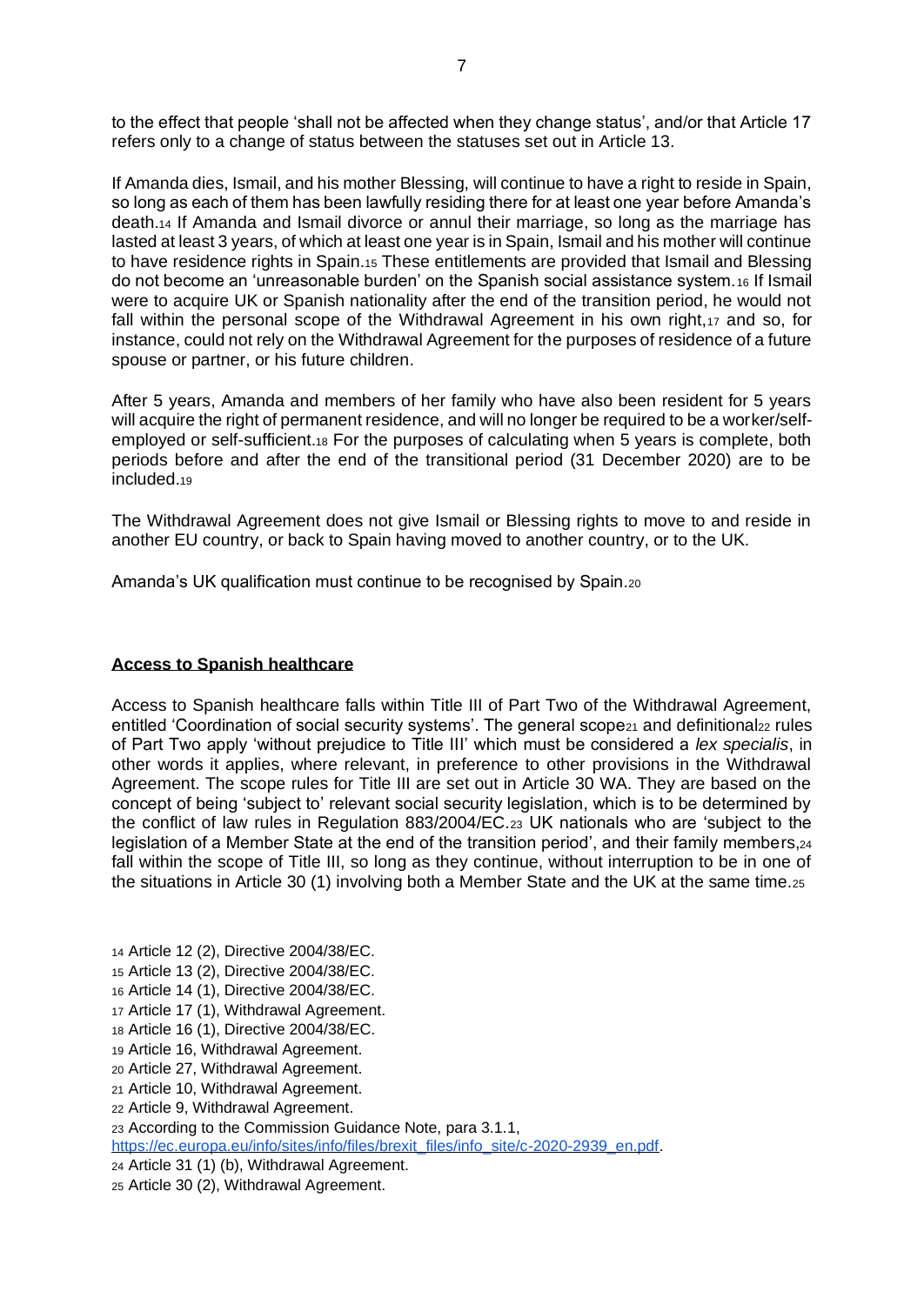Amanda is a UK national, who, as a worker/self-employed person in Spain, and a lawful resident in Spain, is subject to the social security legislation of Spain. She, and her family members, thus fall within the scope of Title III. Family members are defined in accordance with Regulation 883/2004/EC.<sub>26</sub> Article 1 (i) of that Regulation defines 'member of the family' as 'any person defined or recognised as a member of the family or designated as a member of the household by the legislation under which benefits are provided'; and, for healthcare, 'any person defined or recognised as a member of the family or designated as a member of the household by the legislation of the Member State in which he resides'. So if the relevant Spanish legislation considers that Ismail, and/or Blessing, are members of Amanda's family or household for the purposes of access to the Spanish healthcare system, they will be entitled to access healthcare in Spain under the terms of that legislation.

Those who fall within the scope of Title III are covered by the 'rules and objectives' of EU law on coordination of social security.<sup>27</sup> The relevant EU law works on the basis of the coordination of social security systems across the EU. These are not harmonised, and Article 168(2) TFEU provides only that Member States will 'coordinate among themselves'<sup>28</sup> their health policies and programmes. In practice, this coordination is made possible by the Administrative Commission for the Coordination of Social Security Systems, which is made up of one representative from each Member State and the European Commission. The Administrative Commission deals with administration and interpretation of the rules between the Member States by relying on a network of national authorities, which share information, using an electronic system, in relation to coordinating activities.<sup>29</sup> The Withdrawal Agreement provides that the UK will have observer status on the Administrative Commission, and will take part in the Electronic Exchange of Social Security Information and bear the associated costs.<sup>30</sup>

The 'rules and objectives' of EU law on coordination of social security include the (uncomplicated31) principle that where a person resides in the competent state, they will receive healthcare benefits in kind (medical treatment) according to the legislation of that state. This follows from the very concept of that state being the 'competent state', and is a matter of national legislation, not EU law (or Withdrawal Agreement law) per se. Amanda is resident in Spain, and Spain is the competent state, so Amanda, and her family members if covered by the Spanish definition of family members for these purposes, are entitled to receive medical treatment in Spain.

Article 30 (g) provides that Title III applies to

'nationals of third countries, as well as members of their families and survivors, who are in one of the situations described in points (a) to (e), provided that they fulfil the conditions of Council Regulation (EC) No 859/2003.'

Regulation 859/2003<sup>32</sup> extends the provisions of Regulation 883/2004 to third country nationals, lawfully resident in the territory of a Member State, who are not already covered by

<sup>26</sup> Article 31 (2), Withdrawal Agreement.

<sup>27</sup> Article 31 (1),Withdrawal Agreement.

<sup>28</sup> Article 168 (2), Treaty on the Functioning of the European Union

<sup>29</sup> <http://eulawanalysis.blogspot.com/2018/03/the-implications-of-european-commission.html>

<sup>30</sup> Article 34, Withdrawal Agreement.

<sup>31</sup> F Pennings, *European Social Security Law* (Intersentia, 2010), p 156.

<sup>32</sup> Which was partially repealed by Regulation (EU) No 1231/2010 of the European Parliament and of the Council of 24 November 2010 extending Regulation (EC) No 883/2004 and Regulation (EC) No 987/2009 to nationals of third countries who are not already covered by these Regulations solely on the ground of their nationality OJ L 344, 29.12.2010, p. 1–3.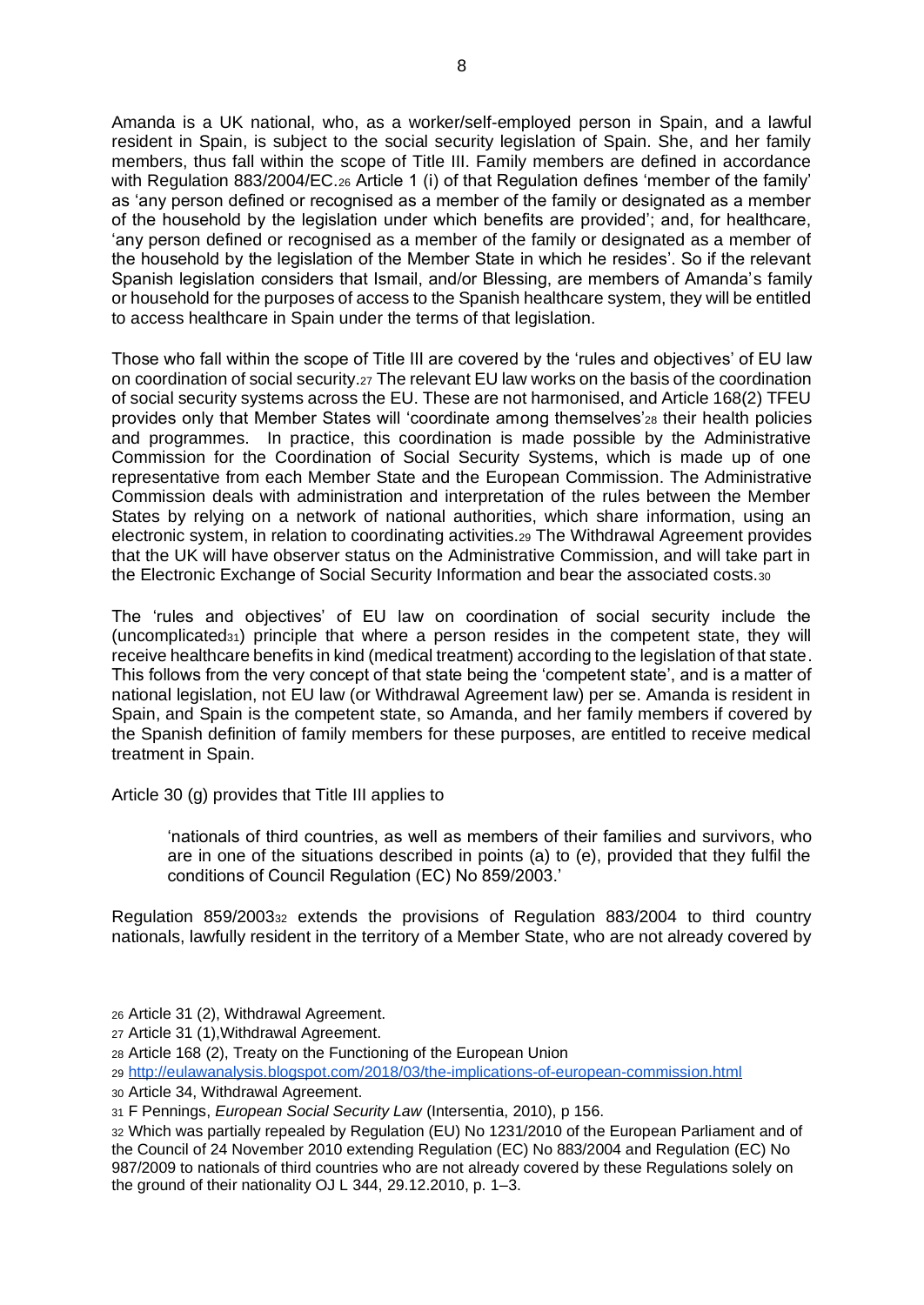those provisions solely on the ground of their nationality.<sup>33</sup> However, it applies *only* where a third country national is 'in a situation which is not confined in all respects within a single Member State'.34

Ismail and Blessing may be in a situation which is confined entirely within Spain, as neither of them have crossed an internal EU border: they have links 'only with a third country and a single Member State'.<sup>35</sup> The main purpose of Regulation 859/2003 was to extend protections under EU social security coordination law where third country nationals cross an internal EU border, for example to seek employment in an EU country, where they are lawfully resident, and to claim access to benefits accrued in another EU country. It is not clear from the sparse case law<sub>36</sub> on that Regulation what constitutes being 'confined in all respects within a single Member State'. Does it, for example, include a previous relationship with someone whose nationality, and entitlement to aggregated benefits, involves a different Member State?

Depending on the answer to this question, if Ismail or Blessing were to cease to be within the Spanish concept of 'family member or household member' for the purposes of that legislation (for example, if Amanda and Ismail were to divorce), and were to fall outside the protection of the Spanish legislation solely because of their nationality, they would (potentially) fall within the scope of Title III, by reference to Article 30 (g).

# *Scenario 2: George. Frontier workers who live in one country but work in another (and what happens if these arrangements change in future? Eg a UK citizen currently living in France and working in Luxembourg who is offered a job in Germany?)*

George is a UK citizen, and has worked as a doctor in Luxembourg for the past 2.5 years, since leaving the UK, where he worked for 9 years. Throughout the period where he worked in Luxembourg, George has primarily resided in the French department of Moselle, and has commuted to work.

Recently, however, George has received a job offer to work in Saarland, Germany, but this is not set to start until January 2022, a full year after the transition period has ended. George plans to continue residing in France and splitting his time between there and Germany.

George is concerned not only about his right to reside in France, but also his access to EU social security benefits, as he plans to retire in 2025, with his job in Saarland being his last. Given his age, he is also worried about what will happen if he becomes ill and unable to continue working.

# **Legal Analysis:**

#### **Residence rights and non-discrimination rights as a frontier worker**

 Article 1, Regulation 859/2003. Article 1, Regulation 859/2003. Recital 12, Regulation 859/2003. Case C-247/09 *Alketa Xhymshiti v Bundesagentur für Arbeit - Familienkasse Lörrach* ECLI:EU:C:2010:698; Case C-465/14 *Raad van bestuur van de Sociale verzekeringsbank v F. Wieland and H. Rothwangl* ECLI:EU:C:2016:820.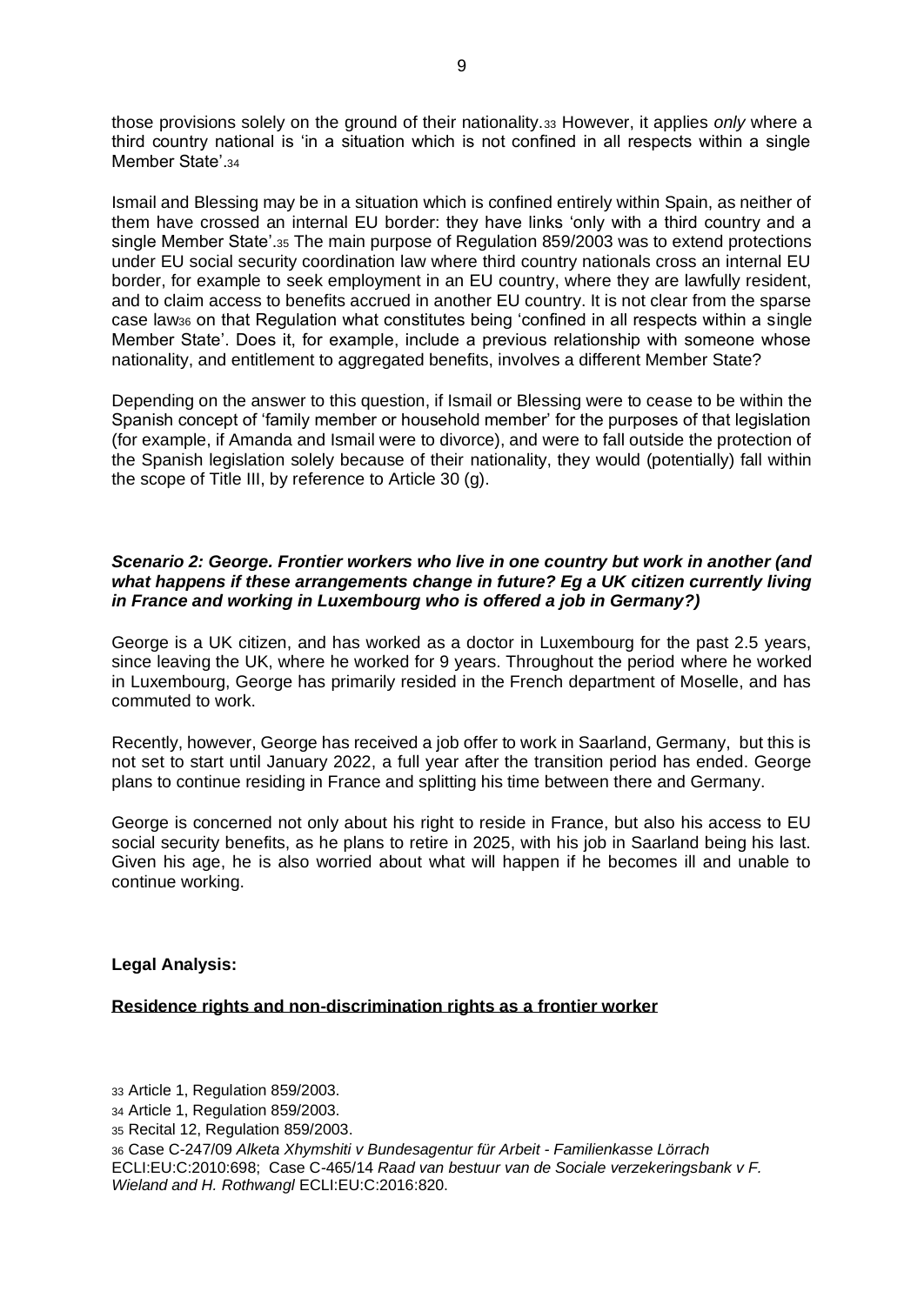George is a frontier worker: a 'Union citizen or UK national who pursues an economic activity in accordance with Article 45 (free movement of workers) or Article 49 (freedom of establishment for self-employed people) in one or more States in which they do not reside'.<sup>37</sup> In EU law, frontier workers fall within the scope of the Treaty rules on free movement, so enjoy rights to be treated equally with national workers accordingly in the 'state of work'.<sup>38</sup> Frontier workers' residence rights for more than three months (and less than 5 years, see below) are covered by Article 7 (1) (b) of Directive 2004/38/EC, which gives residence rights on the territory of another Member State to EU citizens who 'have sufficient resources for themselves and their family members not to become a burden on the social assistance system of the host Member State during their period of residence, and have comprehensive sickness insurance cover in the host Member State'. This provision is complicated by the fact that frontier workers are regarded as 'socially insured' in the Member State in which they work, and are entitled to access health care in both that Member State and their Member State of residence.<sup>39</sup> This in effect gives them access to 'comprehensive sickness insurance cover in the host Member State'. While working, frontier workers are unlikely to be a burden on the social assistance system of the host Member State (ie the Member State in which they reside), and even if they cease working, they may be able to access unemployment benefits in the Member State in which they were employed.

UK nationals who are frontier workers who exercised their right to reside in one of more Member States in accordance with EU law before the end of transition fall within the scope of Part Two of the Withdrawal Agreement. Frontier workers are explicitly mentioned in Articles 24-26 WA, as well as the definitions clause,<sup>40</sup> but are not explicitly mentioned in the residence provisions of Articles 13-23 WA. However, as frontier workers enjoy a right of residence in the state of residence under Article 45 TFEU, and Article 7 (1) (b) of Directive 2004/38/EC, they have the right to reside in that state under Article 13 WA. Notwithstanding the lack of explicit provision on residence rights of frontier workers, the conclusion that they fall within the scope of Part Two follows from the fact that they have 'exercised the right to reside in a Member State in accordance with Union law before the end of the transition period and continue to reside there thereafter'.<sup>41</sup> The conclusion that frontier workers fall within the scope of Title II is further supported by Article 26 WA<sup>42</sup> which provides that

The State of work may require Union citizens and United Kingdom nationals who have rights as frontier workers under this Title to apply for a document certifying that they have such rights under this Title. Such Union citizens and United Kingdom nationals shall have the right to be issued with such a document.

It would be illogical for the Withdrawal Agreement to grant a right to be issued with a document certifying that frontier workers have rights if in fact the Withdrawal Agreement gave no such rights.

As George exercised his right to reside in France (as a frontier worker, who is self-sufficient, with comprehensive sickness insurance cover in that he is covered by the Luxembourg health system, because Luxembourg is the 'competent state' for social security purposes) before 31

- <sup>37</sup> Article 9 (b), Withdrawal Agreement.
- <sup>38</sup> Case C-212/05 *Hartmann* ECLI:EU:C:2007:437.
- <sup>39</sup> Articles 17 and 18, Regulation 883/2004.
- <sup>40</sup> Article 9 (d), Withdrawal Agreement.

<sup>41</sup> Article 10 (1) (b), Withdrawal Agreement. See also the Commission Guidance Note, para 1.1.3.1 'All possible situations where the right of residence stems from Union free movement rules are covered.' [https://ec.europa.eu/info/sites/info/files/brexit\\_files/info\\_site/c-2020-2939\\_en.pdf.](https://ec.europa.eu/info/sites/info/files/brexit_files/info_site/c-2020-2939_en.pdf)

<sup>42</sup> See also the Commission Guidance Note, para 2.14, 'Unlike the residence document issued under Article 18(1) of the Agreement, this document does not grant a new residence status – it recognises a pre-existing right to pursue an economic activity in the State of work which continues to exist.'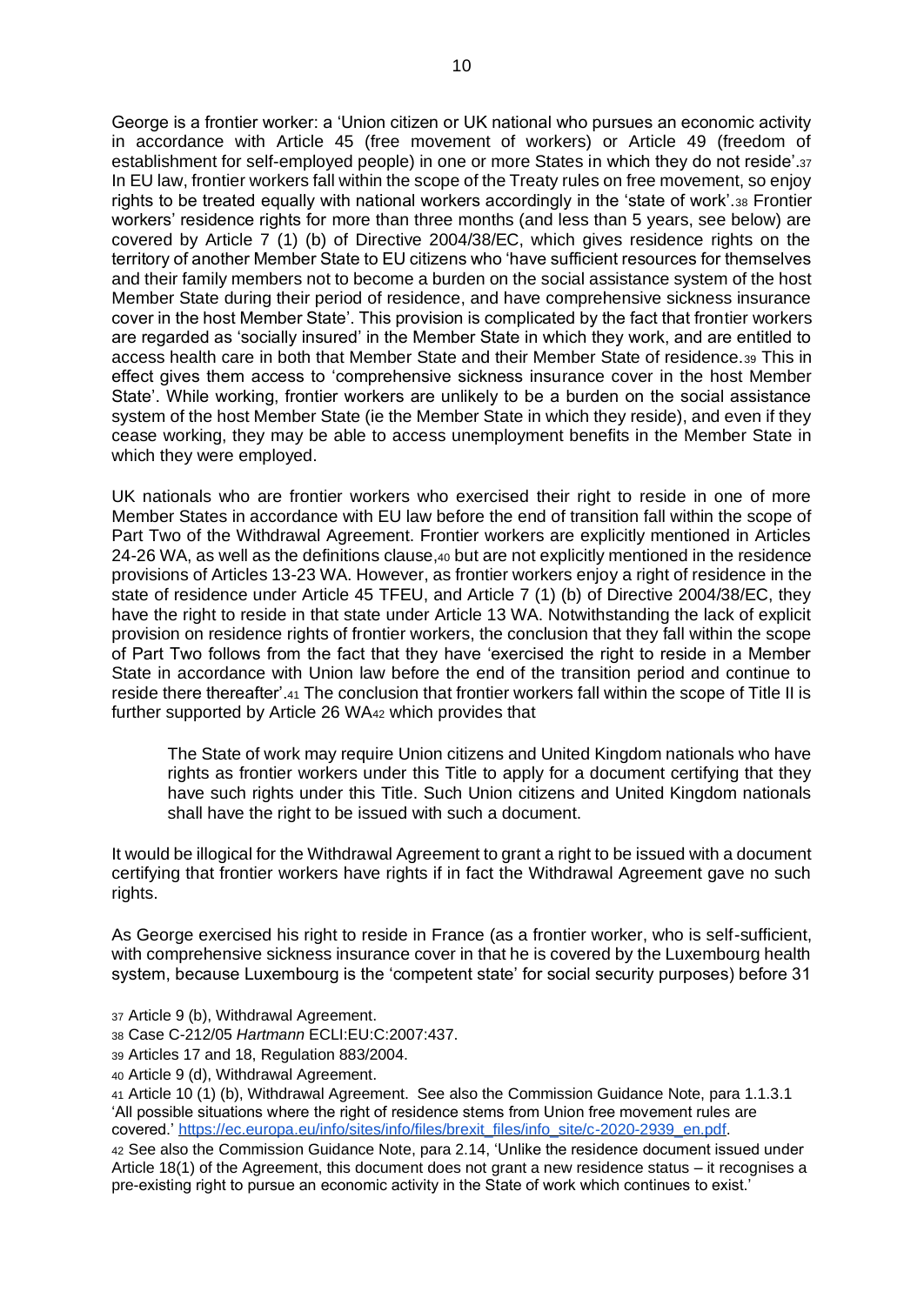December 2020, he falls within the scope of the Withdrawal Agreement. He will be entitled to receive a document certifying his residence rights from France, and Luxembourg would be entitled to require him to acquire such a document.

George has a right to reside in France under Article 13 WA (residence rights for more than 3 months and up to 5 years). George does not have a right of permanent residence under the WA, as he has not yet been resident in France for the requisite 5 years.43 He would acquire that right if he continues to reside in France, taking into account the 3 years he has already accumulated before the end of transition, and the further year working in Luxembourg posttransition, plus one further year.<sup>44</sup> Once George acquired permanent residence status, he would be entitled to reside in France without being subject to the conditions of being employed/self-employed/self-sufficient and not being a burden on France's social assistance system (see further below). Also George would be able to leave France for a period of up to 5 years without losing his permanent residence.<sup>45</sup>

If George becomes unable to work while still employed in Luxembourg, he will be covered by Article 24 (3) WA. This provides that

'Employed frontier workers shall enjoy the right to enter and exit the State of work in accordance with Article 14 of this Agreement and shall retain the rights they enjoyed as workers there, provided they are in one of the circumstances set out in points (a) (b) (c) and (d) of Article 7 (3) of Directive 2004/38/EC, even when they do not move their residence to the State of work.'

If George became temporarily unable to work as a result of illness, he would retain his worker status under Article 7 (3) (a) of Directive 2004/38/EC. This provision would not apply if George became permanently unable to work.

In that case, George would enjoy the right to equal treatment with a Luxembourg worker who became ill and thus permanently unable to work.<sup>46</sup> He would be able to access any unemployment or sickness or invalidity benefits available to Luxembourg workers. So long as this was sufficient to prevent him becoming a burden on the French social assistance system, he would be entitled to continue to reside in France, under the residence provisions of the Withdrawal Agreement.47

The Withdrawal Agreement does not provide rights of 'onward movement'. George will have no rights under the Withdrawal Agreement to take up employment in Germany. If he did take up that employment (on the basis of German law), he would nonetheless remain within the scope of the Withdrawal Agreement, as Article 10 (1) (b) covers 'UK nationals who exercised their right to *reside* in a Member State in accordance with Union law before the end of the transition period and continue to reside there thereafter' (italics added). So long as he remains resident in France, and does not move his residence to Germany (or any other country), George will remain within the scope of the Withdrawal Agreement.

As Spaventa<sup>48</sup> points out, Directive 2004/38 does not provide for permanent frontier worker status. But the Withdrawal Agreement refers to 'periods of legal residence *or work* in

- <sup>43</sup> Article 15, Withdrawal Agreement.
- <sup>44</sup> Article 15 (1) and (2), Withdrawal Agreement.
- <sup>45</sup> Article 15(3) Withdrawal Agreement.
- <sup>46</sup> Article 24, Withdrawal Agreement.
- <sup>47</sup> Article 13 (1), Withdrawal Agreement.

<sup>48</sup> E Spaventa, 'The rights of citizens under the Withdrawal Agreement: a critical analysis' European Law Review 2020, 45(2), 193-206.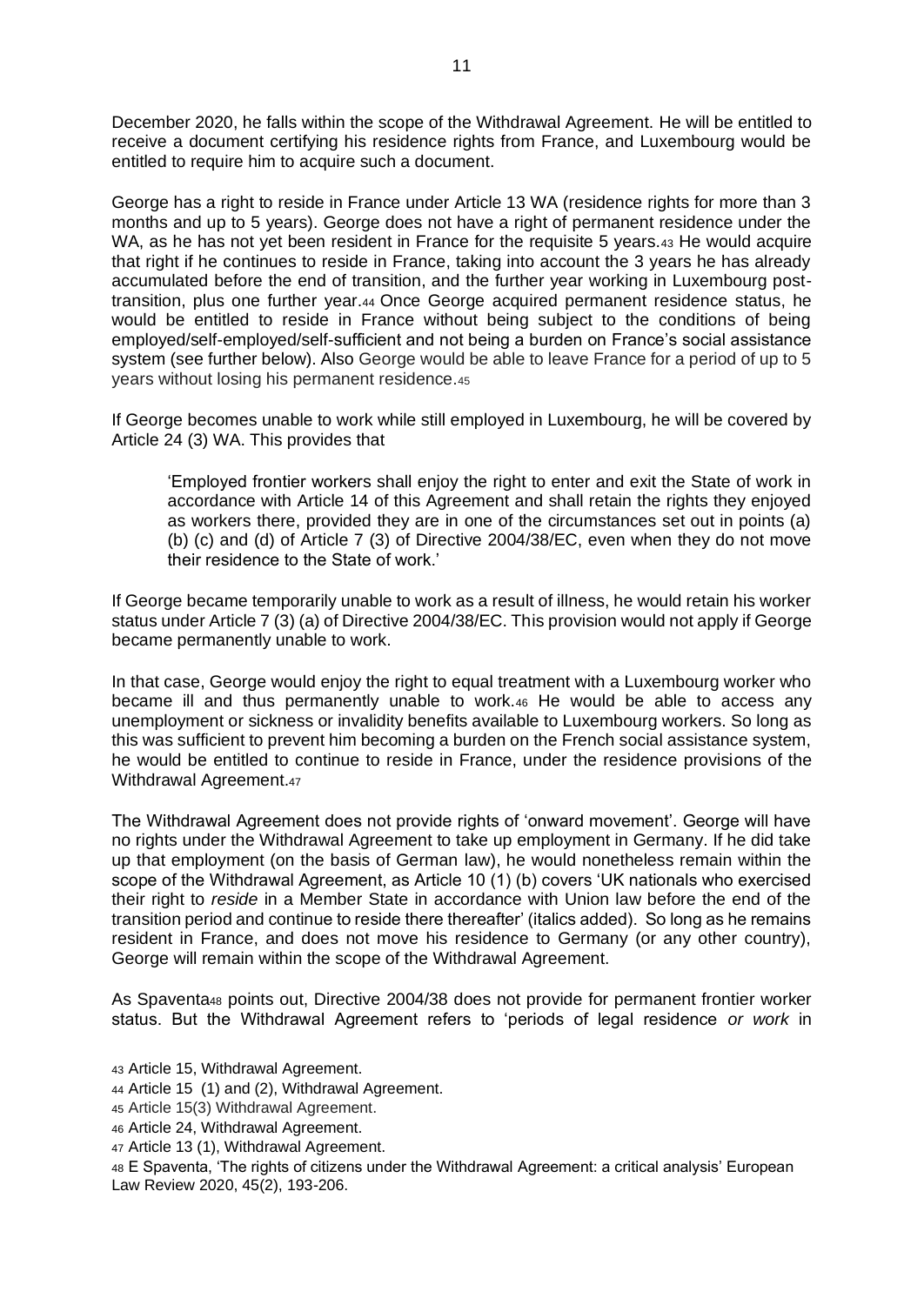accordance with Union law'<sup>49</sup> (italics added) in calculating the qualifying period necessary for permanent residence. George's continued residence in France would keep him within the Withdrawal Agreement's scope, and after 5 years, he would acquire permanent residence status in France under the Withdrawal Agreement.<sub>50</sub>

# **Rights to enter Luxembourg and subsequently Germany to work**

Article 24 (3) WA provides that employed frontier workers have the right to enter and exit the Member State in which they are employed, in accordance with Article 14 WA, which provides for visa-free exit and entry.

George will retain his entitlements to enter Luxembourg to work from January 2021.

The right to enter and exit continues to apply even if the worker ceases to be employed 'provided frontier workers are in one of the situations set out in points (a) (temporary inability to work because of illness or accident) (b) (involuntary employment after at least a year and registers as job-seeker) (c) (for six months only, involuntary employment after less than a year, and registers as job-seeker) and (d) (vocational training related to the employment, or unrelated if involuntary employment) of Article 7 (3) of Directive 2004/38/EC'. This is the case even where the frontier worker does not move residence to the state in which they work.<sup>51</sup>

The Withdrawal Agreement does not grant George rights to enter Germany in order to work.<sup>52</sup> George's move to working in Germany is a future movement, not covered by Title II of Part Two of the Withdrawal Agreement.

# **Social security rights:**

# **While working**

# **In Luxembourg**

# **Scope:**

First it has to be established whether George falls into the personal scope of Title III WA regarding the coordination of social security systems. Article 30 outlines who is covered. This includes

United Kingdom nationals who are subject to the legislation of a Member State at the end of the transition period, as well as their family members and survivors.<sup>53</sup>

<sup>53</sup> Article 30 (1) (b), Withdrawal Agreement.

<sup>49</sup> Articles 15 and 16, Withdrawal Agreement.

<sup>50</sup> Article 15, Withdrawal Agreement.

<sup>51</sup> Article 24 (3), Withdrawal Agreement.

<sup>52</sup> Article 14, Withdrawal Agreement, grants rights of entry only to a host state in which a UK national is *resident* before the end of transition and continues to reside in thereafter - in this case, France, not Germany.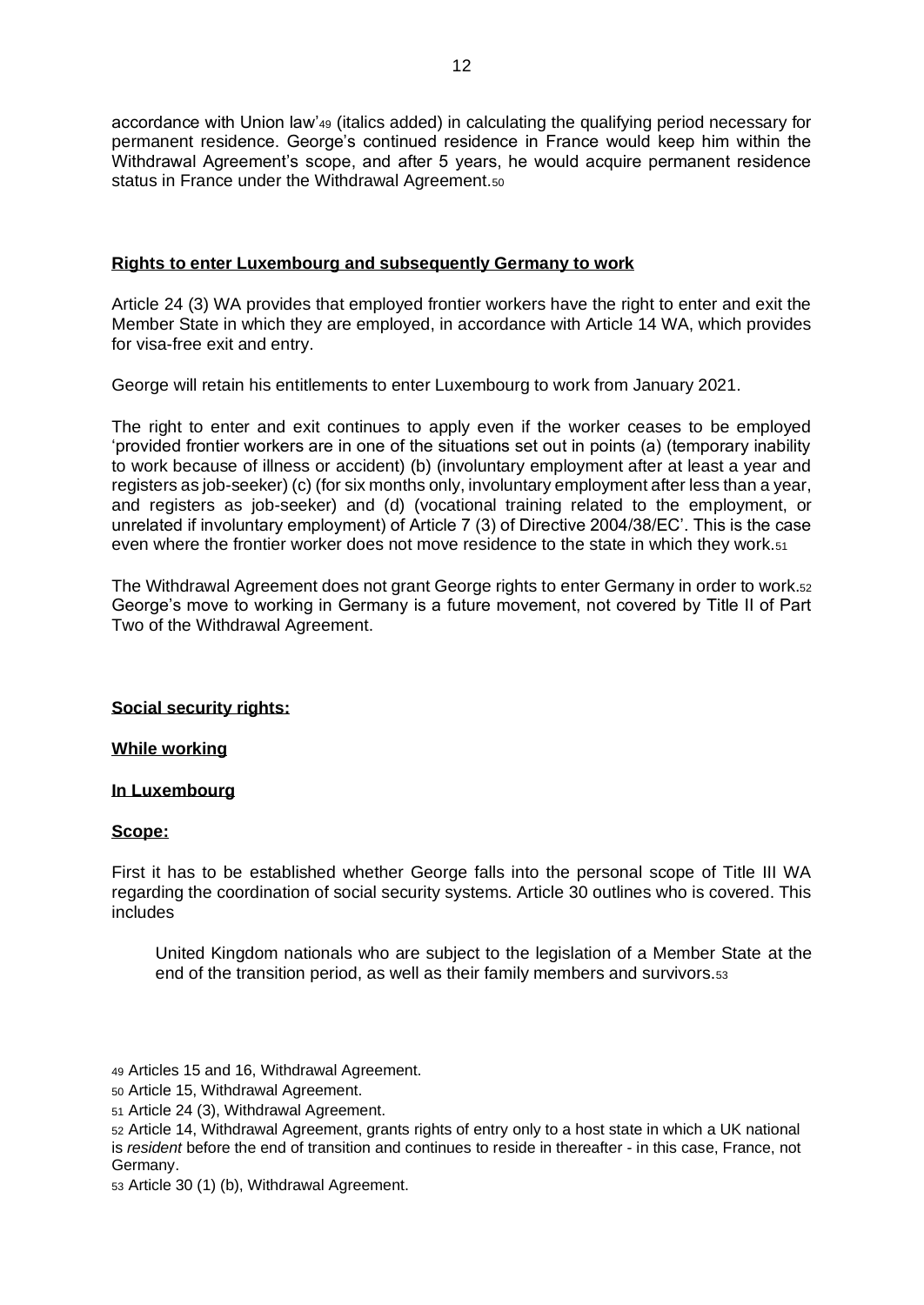While George is employed in Luxembourg and is contributing to the social security system there, he is 'subject to the legislation' of Luxembourg and is so at the end of the transition period. Hence, as long as he continues in that situation 'without interruption',<sup>54</sup> George falls within the personal scope of Title III WA.

# **Healthcare rights:**

The rules regarding coordination of social security are set out in Article 31 WA, which states that the rules in Regulation (EC) No 883/2004 'shall apply to the persons covered by this title.'<sup>55</sup>

The relevant provisions in Regulation No 883/2004 are Articles 17 and 18. Article 17 provides that

an insured person or members of his family who reside in a Member State other than the competent Member State shall receive in the Member State of residence benefits in kind provided, on behalf of the competent institution, by the institution of the place of residence, … as though they were insured under the said legislation.<sup>56</sup>

Therefore, George, who resides in France, a Member State other than the competent Member State (Luxembourg), will receive benefits, including sickness benefits, 57 in France as though he were insured under the French legislation. This will be provided for on behalf of the competent institution, Luxembourg, by the institution of the place of residence i.e. France.<sup>58</sup>

George will also be entitled to access to healthcare while in Luxembourg, his place of work. Article 18 of Regulation No 883/2004 states that

the insured person and the members of his family referred to in Article 17 shall also be entitled to benefits in kind while staying in the competent Member State.<sup>59</sup>

George will therefore be entitled to sickness benefits while staying in Luxembourg. This will be provided for by Luxembourg at its own expense, in accordance with the legislation of Luxembourg, as though George were a resident of Luxembourg.<sup>60</sup>

#### **In Germany**

#### **Scope:**

It has been established that, under the WA, George will have no rights to take up employment in Germany, nor enter and exit it, following the end of the transition period. It was noted above that George's entitlements under Article 30 (1) WA are conditional on him falling within the

- <sup>54</sup> Article 30 (2), Withdrawal Agreement.
- <sup>55</sup> Article 31 (1), Withdrawal Agreement.
- <sup>56</sup> Article 17, Regulation No 883/2004.
- <sup>57</sup> Article 3 (1) (a), Regulation No 883/2004.
- <sup>58</sup> Article 17, Regulation No 883/2004.
- <sup>59</sup> Article 18 (1), Regulation No 883/2004.
- <sup>60</sup> Article 18 (1), Regulation No 883/2004.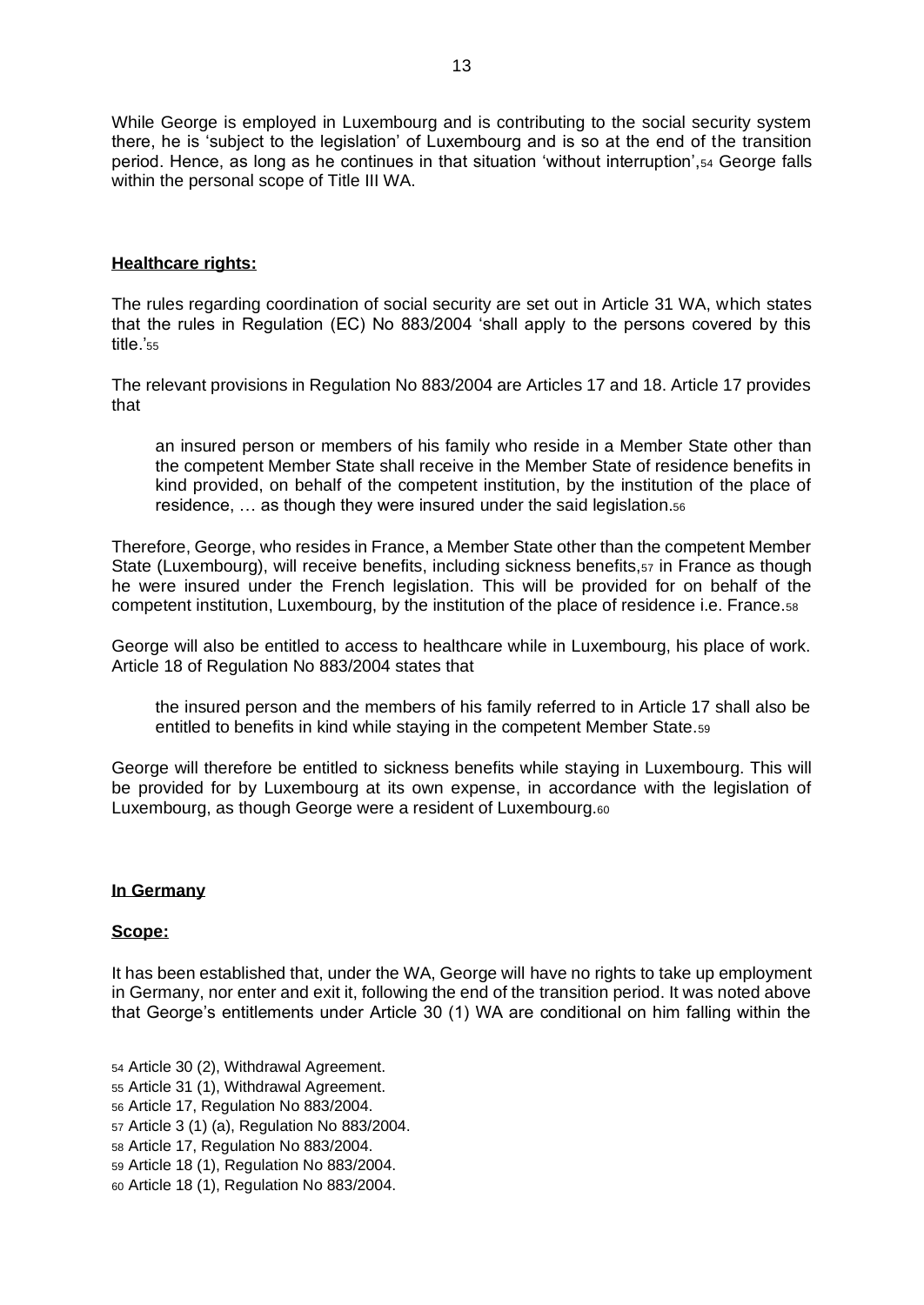scope provisions of the WA 'without interruption'.<sup>61</sup> But 'without interruption' does not necessarily<sup>62</sup> mean without change in status: if a person switches from one of the categories in Article 30 (1) (a)-(g) they remain in scope. If George does take up employment in Germany under German national law and wishes to continue to reside in France, he will still fall within the personal scope of Title III WA. This is because Article 30(3) WA provides that Title III shall apply to

persons who do not, or who no longer, fall within points (a) to (e) of paragraph 1 of this Article but who fall within Article 10 of this Agreement, as well as their family members and survivors.<sup>63</sup>

Since it has been established that George falls within Article 10 WA by way of his continued residence in France then, under Article 30(3) WA, George also falls within the personal scope of Title III WA.<sup>64</sup> The scope rule in Article 30 (3) WA applies for as long as the person concerned continues to have a right to reside in the host State under Article 13 WA, *or* (italics added) a right to work in the State of work under Article 24 or 25 WA.<sup>65</sup> George no longer has a right to work in the State of work (now Germany) under the WA, but he does continue to have a right to reside in France under Article 13 WA.

## **Healthcare rights:**

Since George still falls within the scope of Title III of the WA, even if he stops working in Luxembourg and takes up work in Germany, he will be entitled to certain social security rights, including sickness benefits, in the same way as if he continued working in Luxembourg. This is because his *residence* in France, and the scope rules of Article 10 WA, not his work in Luxembourg, bring him within the scope of Title III of the WA.

This situation is where the interaction between the scope rules in Title III and those elsewhere in the WA becomes difficult to understand, because the rules in Title III derive from the principle ('single state rule'), derived from EU law, that an individual's social security entitlements flow from a relationship with a single 'competent state'.<sup>66</sup>

The 'rules and objectives' of Regulation 883/2004 (which by definition include the single state rule) apply to people who fall within the scope of Title III of the WA.<sup>67</sup>

The relevant provisions in Regulation No 883/2004 are Articles 17 and 18. Article 17 provides that

an insured person or members of his family who reside in a Member State other than the competent Member State shall receive in the Member State of residence benefits in

<sup>61</sup> Article 30 (2) Withdrawal Agreement.

<sup>62</sup> The European Commission takes the view that, for instance, 'without interruption' 'has to be understood in such a flexible way that also short periods between two situations are not harmful, for instance a break of for example one month before starting a new contract (by analogy Case C-482/93 *Kraus*)', see [https://ec.europa.eu/info/sites/info/files/brexit\\_files/info\\_site/c-2020-2939\\_en.pdf.](https://ec.europa.eu/info/sites/info/files/brexit_files/info_site/c-2020-2939_en.pdf) <sup>63</sup> Article 30(3) Withdrawal Agreement.

64 There is no need to consider the special situations set out in Article 32 WA, as these apply only 'insofar as they relate to persons not or no longer covered by Article 30'.

<sup>65</sup> Article 31 (4), Withdrawal Agreement.

<sup>66</sup> Article 11 (1), Regulation 883/2004.

<sup>67</sup> Article 31, Withdrawal Agreement.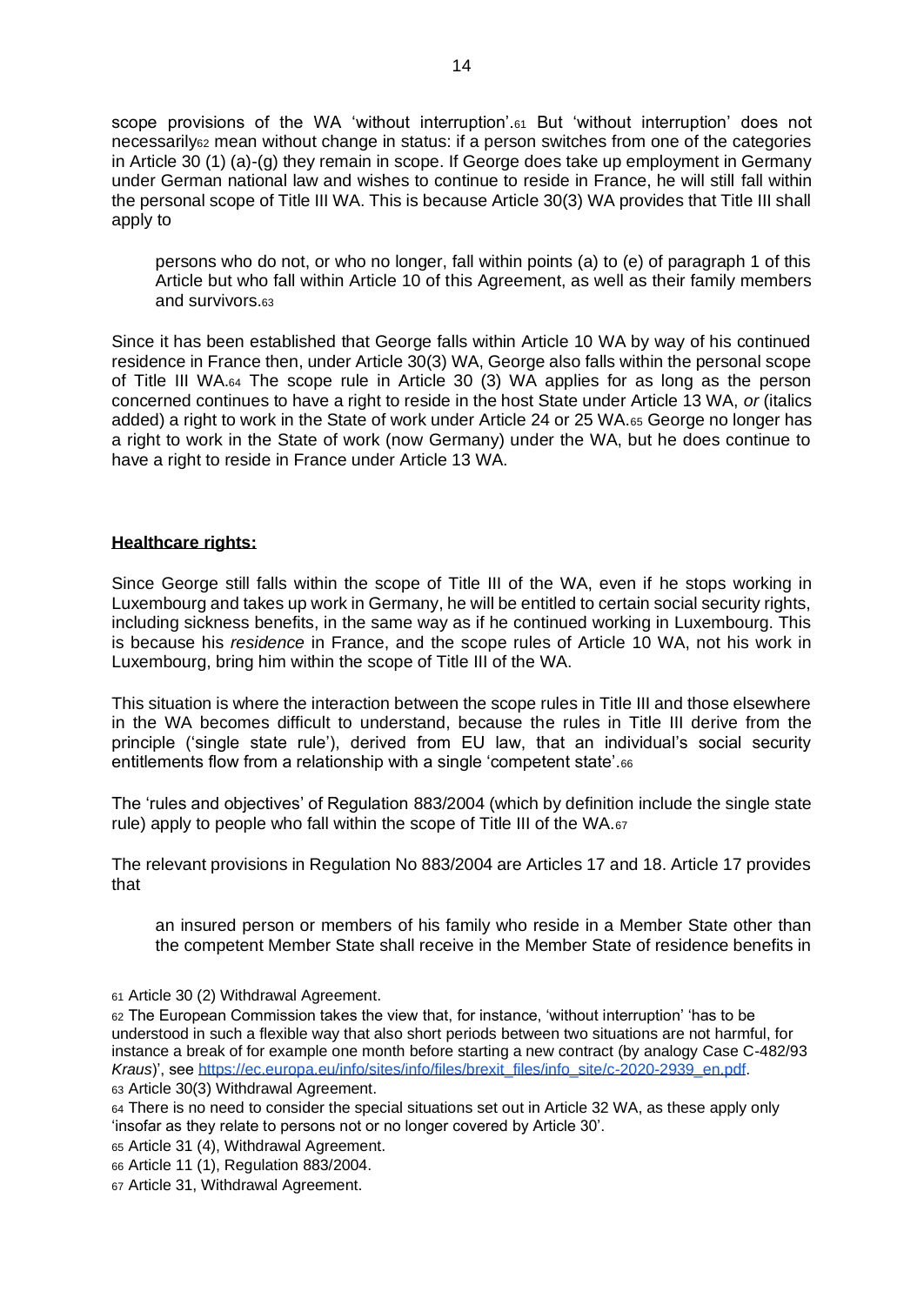kind provided, on behalf of the competent institution, by the institution of the place of residence, … as though they were insured under the said legislation.<sup>68</sup>

But which is the 'competent Member State' in George's context? Since George does not have an entitlement to be employed in Germany under the WA, reflected in the change of status of George's entitlement to work in Germany (domestic law, not the WA), does the WA mean that Germany nonetheless is to be regarded as the 'competent Member state' for the purposes of George's social security rights? We consider three possible approaches to interpretation of the WA:

- 1) Since George's relationship with the competent state is not based on the WA in terms of his employment, the coordination rules cease to apply.
- 2) The general coordination rules apply, including those that determine the competent state, even though George's entitlement to work in the competent state is not based on the WA.
- 3) The exceptional coordination rule in Article 11 (3) (e) of Regulation 883/2004 applies to the effect that the state of residence is the competent state.

If the first interpretation is correct, George will be employed in Germany solely under German national law and not under the WA, meaning that Germany cannot be a competent member state for any purpose. Therefore, as there is no competent state to satisfy the requirements of Article 17 of the Regulation, then George will not be able to benefit from the sickness benefits that Article 17 would confer on him in France had there been a competent state. France is not the competent state, as George is a frontier worker, and Regulation 883/2004 provides that, for frontier workers, the competent state is the state of work.<sup>69</sup> George would only have entitlements to access to healthcare in France or Germany on the basis of national law, not under the Withdrawal Agreement.

If the second interpretation is correct, then, although George has no rights to work in Germany under the WA, Germany is nonetheless to be regarded as the competent state for the purposes of Regulation 883/2004 (Articles 11 (3) (a), 17 & 18), since George falls within the scope of Title III WA with regards to social security coordination. Accordingly, George, who resides in France, a Member State other than the competent Member State (Germany), will receive benefits, including sickness benefits,<sup>70</sup> in France as though he were insured under the French legislation. This will be provided for on behalf of the competent institution, Germany, by the institution of the place of residence i.e. France.<sup>71</sup>

If the second interpretation is correct then George will also be entitled to access to healthcare while in Germany, his place of work, under Regulation 883/2004 Article 18. This will be provided for by Germany at its own expense, in accordance with the legislation of Germany, as though George were a resident of Germany.<sup>72</sup>

If the third interpretation is correct, rather than the general rule for determination of the competent state,<sup>73</sup> the exception in Article 11 (3) (e) of Regulation 883/2004 applies. Article 11 (3) (e) provides

- <sup>68</sup> Article 17, Regulation 883/2004.
- <sup>69</sup> Article 11 (3)(a), Regulation 883/2004.
- <sup>70</sup> Article 3 (1)(a), Regulation No 883/2004.
- <sup>71</sup> Article 17, Regulation No 883/2004.
- <sup>72</sup> Article 18 (1), Regulation No 883/2004.
- <sup>73</sup> Article 11 (3)(a), Regulation 883/2004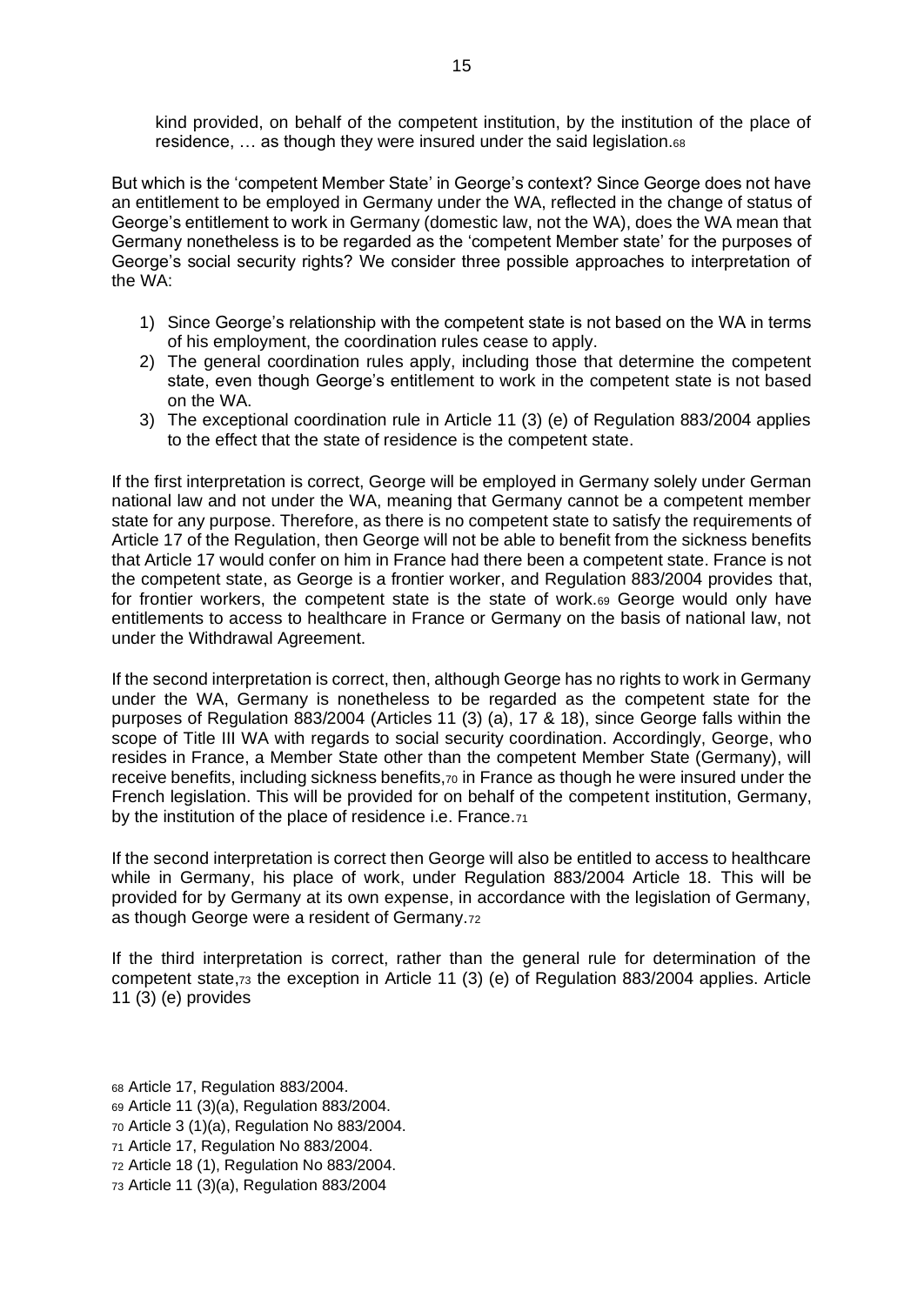'any other person to whom subparagraphs (a) to (d) do not apply shall be subject to the Member State of residence, without prejudice to other provisions of this Regulation guaranteeing him benefits under the legislation of one or more other Member States.'

George is 'pursuing an activity as an employed person in a Member State' (Article 11 (3) (a), so taken literally, he does not fall within Article 11 (3) (e). However, it could be argued that George is not pursuing that activity as an employed person *in the sense of EU law*, therefore Article 11 (3) (a) does not apply. If this interpretation is correct, George will fall outside of the provisions in Article 17 and 18 Regulation 883/2004, as he will be resident in the competent state. George will be entitled to receive healthcare in France, but not in Germany, except necessary healthcare during the course of a stay in Germany.<sup>74</sup> France will be responsible for paying for healthcare provided in France or (if necessary healthcare) in Germany.<sup>75</sup>

#### **Once George retires**

#### **Pension entitlements**

Once George retires in France, it has to be determined what his rights will be concerning access to his state pension. Having already determined that George falls into the personal scope of Title III so long as he continues his residence in France,76 we must then refer to Article 31(1) WA which implements Regulation 883/2004:

The rules and objectives set out in Article 48 TFEU, Regulation (EC) No 883/2004 and Regulation (EC) No 987/2009 of the European Parliament and of the Council shall apply to the persons covered by this Title.77

Article 1(d) of Regulation 883/2004 covers legislation concerning old-age benefits and therefore George's pension rights will be governed by this Regulation. The Regulation provides for the right to aggregation of periods,<sup>78</sup> in calculating pension entitlements. Regulation 883/2004, Article 6 provides:

Unless otherwise provided for by this Regulation, the competent institution of a Member **State** 

whose legislation makes:

- the acquisition, retention, duration or recovery of the right to benefits,
- the coverage by legislation, or

– the access to or the exemption from compulsory, optional continued or voluntary insurance,

<sup>74</sup> Article 19, Regulation 883/2004.

- <sup>75</sup> This interpretation is consistent, by analogy, with the Commission's interpretation of the rules in its Guidance Note, p 38 [https://ec.europa.eu/info/sites/info/files/brexit\\_files/info\\_site/c-2020-2939\\_en.pdf.](https://ec.europa.eu/info/sites/info/files/brexit_files/info_site/c-2020-2939_en.pdf) <sup>76</sup> George must continue his residence in France on a permanent basis to continue being within the scope of the Withdrawal Agreement.
- <sup>77</sup> Article 31 (1), Withdrawal Agreement.

<sup>78</sup> Article 6, Regulation 883/2004.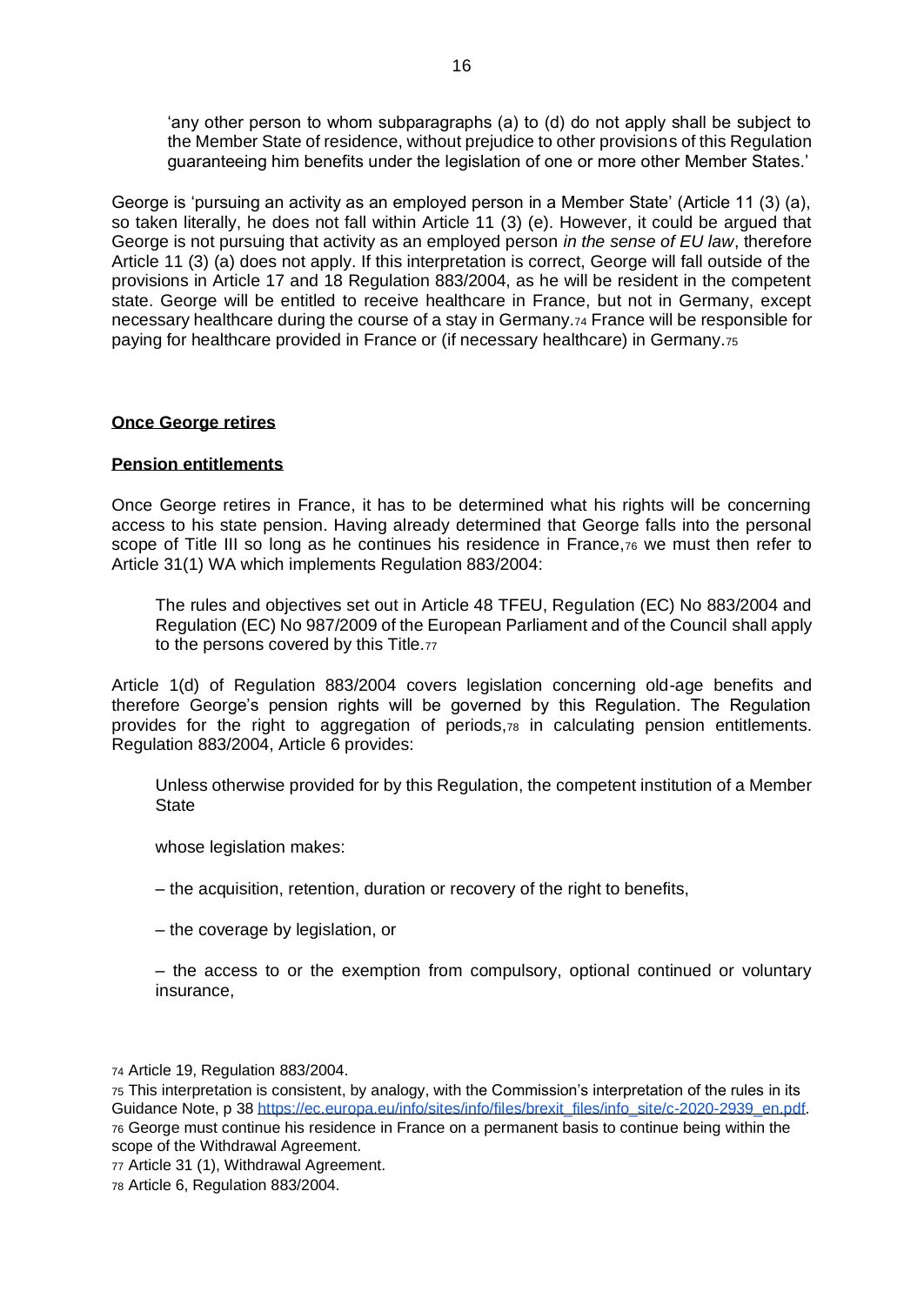conditional upon the completion of periods of insurance, employment, self-employment or residence shall, to the extent necessary, take into account periods of insurance, employment, self-employment or residence completed under the legislation of any other Member State as though they were periods completed under the legislation which it applies.<sup>79</sup>

Under EU law, the principle of aggregation means that those applying to receive state pensions who have had to contribute to the social security system of a State for a minimum period of time (10 years in the UK, $80$  5 years in Germany $81$  and 10 years in Luxembourg $82$ ) may take into account and aggregate periods of employment completed in any Member State. If the UK had remained in the EU, George would have benefitted from this right of aggregation of periods because, although he would have only contributed to the social security system of Luxembourg for 3.5 years, UK for 9 years and Germany for 3 years, he would still have received a state pension for all of these periods of employment from the competent state.83

In principle, the competent state for the purposes of pension provision is usually the state in which the person last worked. This principle follows from the general rules in Regulation 883/2004, to the effect that the 'competent institution' is the 'institution in which the person concerned is insured at the time of the application for the benefit'.<sup>84</sup> Under EU law, when someone retires and seeks a pension, they do so from the state in which they last worked, as the place where they are insured at the date of retirement. In George's instance, that would have been Germany, under ordinary EU law.

But which is the competent state for a frontier worker like George under the Withdrawal Agreement? As above, the question as to whether, and if so how, the principle of aggregation under the Withdrawal Agreement applies to frontier workers who move their place of work from one Member State to another post-transition, is moot. We again consider four possible interpretations:

- 1) Since George's relationship with Germany is not based on the WA, the coordination rules cease to apply.
- 2) The general coordination rules apply, including those that determine the competent state, even though George's entitlement to work in Germany is not based on the WA.
- 3) The general coordination rules apply, but to the effect that the last state in which George worked under the WA (Luxembourg) is the competent state.
- 4) The exceptional coordination rule in Article 11 (3) (e) of Regulation 883/2004 applies to the effect that the state of residence (France) is the competent state.

The first interpretation is the most punitive. It would mean that, when George applies to Germany to receive his state pension, this would be governed only by German national law. Germany would have no obligation to take into account his previous periods of employment in the UK or Luxembourg and accumulate them. Hence, only his employment in Germany would be taken into account and in that case, since George worked in Germany for only 3 years, this would not satisfy the minimum 5 year employment period to qualify for a state

<sup>79</sup> Article 6, Regulation 883/2004.

<sup>80</sup> [https://www.gov.uk/new-state-pension/how-its-](https://www.gov.uk/new-state-pension/how-its-calculated#:~:text=You)

<sup>84</sup> Article 1 (q), Regulation 883/2004.

[calculated#:~:text=You'll%20need%2035%20qualifying,10%20and%2035%20qualifying%20years.&te](https://www.gov.uk/new-state-pension/how-its-calculated#:~:text=You) [xt=You%20have%2020%20qualifying%20years,record%20after%205%20April%202016.](https://www.gov.uk/new-state-pension/how-its-calculated#:~:text=You)

<sup>81</sup> [https://ec.europa.eu/social/main.jsp?catId=1111&langId=en&intPageId=4554.](https://ec.europa.eu/social/main.jsp?catId=1111&langId=en&intPageId=4554)

<sup>82</sup> [https://ec.europa.eu/social/main.jsp?catId=1120&langId=en&intPageId=4684.](https://ec.europa.eu/social/main.jsp?catId=1120&langId=en&intPageId=4684)

<sup>83</sup> Article 6 uses the term 'competent institution'. A competent institution belongs to the competent member state, see Article 1(s), Regulation 883/2004.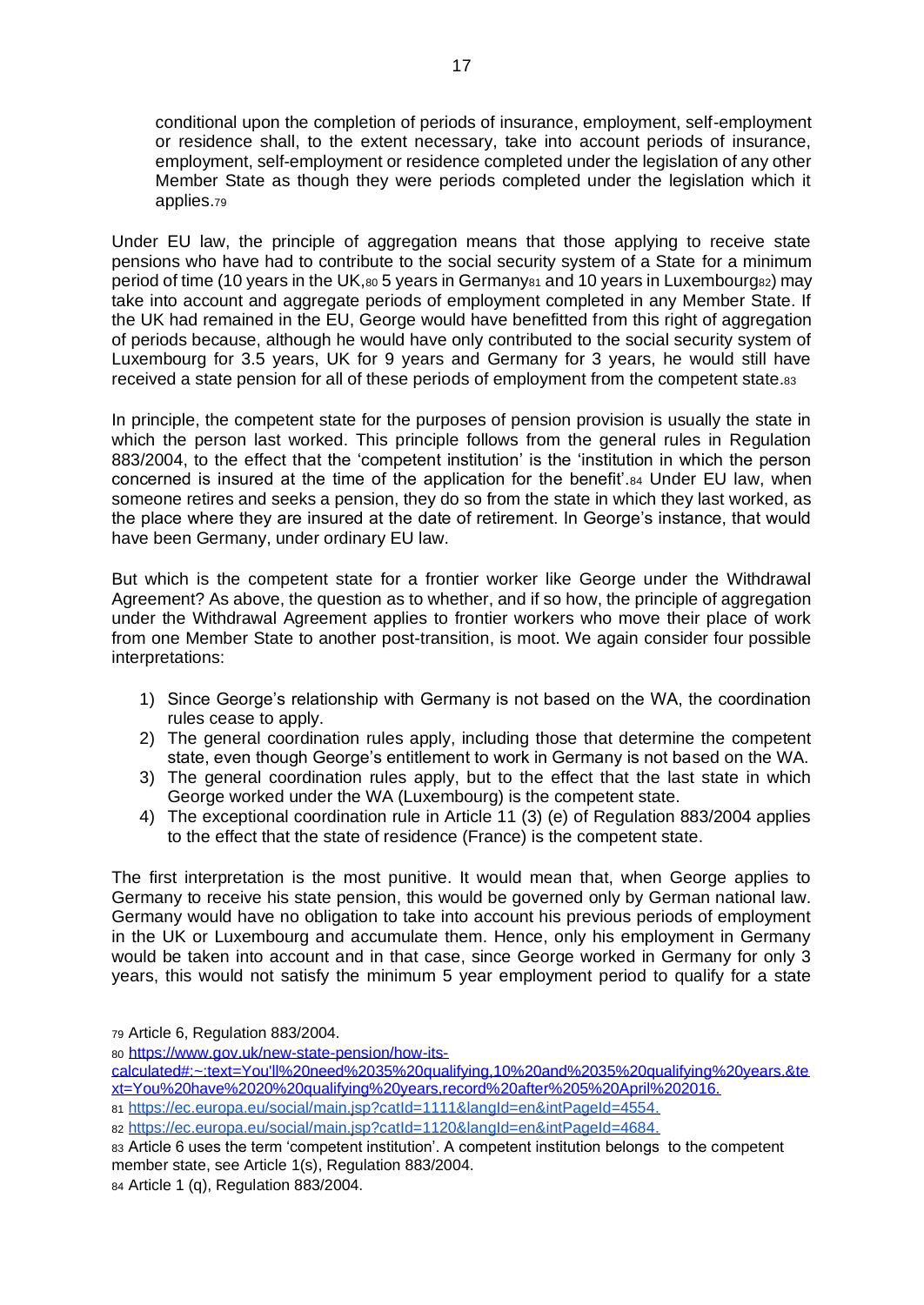pension in Germany.<sup>85</sup> Therefore, under this interpretation, George would not receive a state pension for his employment in Germany at all.

If this interpretation is correct, George would have no entitlements under the Withdrawal Agreement to access his pension accrued both before and after the transition period. He would have to rely on any bilateral agreements between the relevant states. This interpretation is contrary to the spirit of the Withdrawal Agreement, Part Two, which seeks to secure 'reciprocal protection for Union citizens and for UK nationals … where they had exercised free movement rights before a date set in this Agreement, … recognising also that rights deriving from periods of social security insurance should be protected'.<sup>86</sup> For this reason, this is unlikely to be the correct interpretation of the terms of the Withdrawal Agreement.

If the second interpretation is correct then this means that George's pension entitlements would be governed by Germany's competent institution, Germany being the last place he worked. Germany would be obliged to take into account, under Article 6 of the Regulation, the pension rights George accumulated in all his places of employment, which would be the UK, Luxembourg and Germany. Under this interpretation, the competent state for the purposes of George's pension would be Germany, even though George did not work in Germany under an entitlement granted by the Withdrawal Agreement. This is a logical consequence of the scope rules for Title III being different from those for Title II, and the application of EU law's system of coordination of social security by the Withdrawal Agreement to those falling within the scope of Title III.

It is arguable that Luxembourg is the 'competent state' for George's pension entitlements under the Withdrawal Agreement, because Luxembourg is the last state in which George worked in reliance on the Withdrawal Agreement. Under Regulation 883/2004, Article 6, Luxembourg would have an obligation to aggregate his period of employment in Luxembourg with his previous period of employment in the UK. Luxembourg would have no obligation under the Withdrawal Agreement<sub>87</sub> to include George's period of employment in Germany.

Finally, as noted above, it is possible under Regulation 883/2004, Article 11 (3)(e) that France is the competent state. This would be an extraordinary interpretation, given that George has never worked in France, and so has not accumulated pension entitlements in France at all.

#### **Healthcare entitlements as a pensioner**

George's healthcare entitlements as a pensioner depend on the competent member state. The member state competent for George's pension may not be the same member state competent for sickness benefits. Again, we have to consider the different possible interpretations of the relevant provisions. The general rules in Regulation 883/2004, to the effect that the 'competent institution' is the 'institution in which the person concerned is insured at the time of the application for the benefit'.88

Articles 23-30 of Regulation 883/2004 make specific provision for pensioners' entitlement to healthcare. Articles 23, 24 and 25 provide various circumstances where healthcare must be

<sup>85</sup> [https://ec.europa.eu/social/main.jsp?catId=1111&langId=en&intPageId=4554.](https://ec.europa.eu/social/main.jsp?catId=1111&langId=en&intPageId=4554)

<sup>86</sup> Recital 6, Withdrawal Agreement.

87 We do not consider the possible application of bilateral agreements in this context, noting only that Article 8, Regulation 883/2004 provides that any more favourable bilateral agreements shall apply instead of the Regulation.

<sup>88</sup> Article 1 (q), Regulation 883/2004.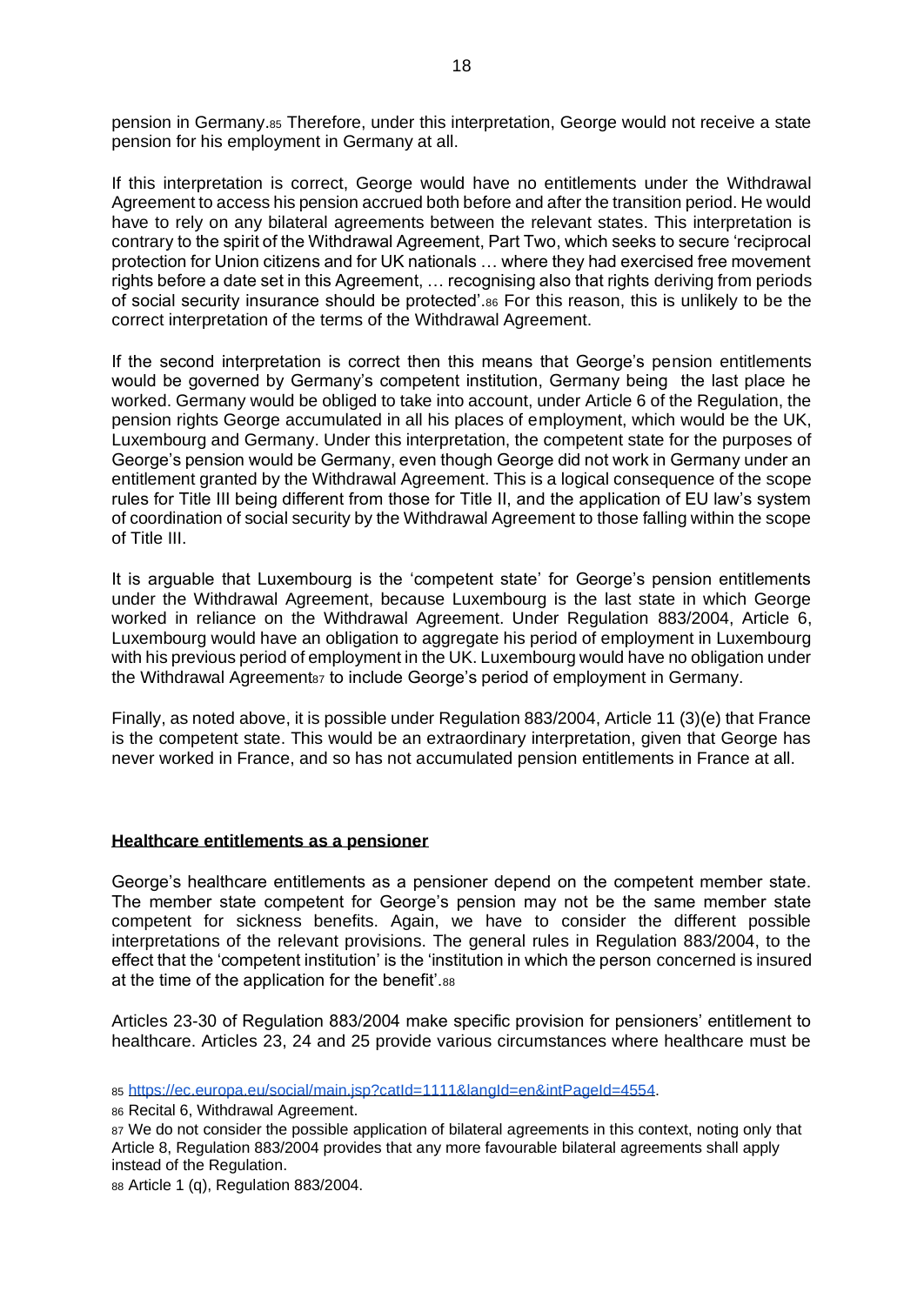provided by the state in which the pensioner resides, on behalf of the competent state. Article 23 applies only where the Member State of residence is one of two or more Member States from which the pensioner receives their pension. As George has not accrued pension entitlements from France, it seems unlikely that Article 23, in combination with Article 31 (1) WA, applies. Entitlements under Article 24 and 25 assume a competent state other than the state of residence.

As noted above, it is possible under Regulation 883/2004, Article 11 (3)(e) that France is the competent state. If it is correct that France is the 'competent member state' for the purposes of access to sickness benefits, George will be entitled to access healthcare in France, at the expense of France, as if he were a pensioner whose pension was payable solely under French legislation.<sup>89</sup> If France were the competent member state, George will no longer be able to rely on the Withdrawal Agreement to access healthcare in Germany, as he will no longer be a frontier worker, and so no longer be able to rely on Regulation 883/2004/EC, Article 18, combined with Article 31 (1) WA. He would be entitled to access healthcare that became medically necessary during a stay in Germany on the basis of Regulation 883/2004/EC, Article 19 and Article 27.

However, if Germany is the competent state, George will still be able to access healthcare from the French national health system, under Regulation 883/2004, Articles 17 and 22, combined with Article 31 (1) WA. Article 17 entitles an insured person who resides in a Member State other than the competent Member State to sickness benefits in kind in the Member State of residence, as if they were insured in the Member State of residence. Those benefits are provided on behalf of the competent state.<sup>90</sup> This provision is enhanced for pensioners in Article 22 of the Regulation. A pensioner who ceases to be entitled to benefits in kind in the legislation of the state last competent remains entitled to benefits in kind under the legislation of the Member State in which s/he resides.<sup>91</sup> Therefore, even after George retires, he will still receive such benefits in the state of his residence i.e. France, provided on behalf of Germany.

Additionally, according to Article 22 (2) of the Regulation, again in combination with Article 31 (1) WA, in the event of George being awarded a pension by Germany, Germany will be the competent state responsible for paying for healthcare which becomes 'necessary on medical grounds' during a visit to another Member State (other than France), relying on Regulation 883/2004/EC, Article 19 and Article 27, combined with Article 31 (1) WA.

Regulation 883/2004, Article 22 refers to the 'Member State last competent'. If, as noted above, Luxembourg is the 'Member State last competent', because it is the last competent state against which George has entitlements under the Withdrawal Agreement, George could claim healthcare in France, provided on behalf of Luxembourg.

Support for this interpretation is perhaps found in Article 32 (2) WA, which provides that the provisions of Regulation 883/2004 on sickness benefits apply to people receiving benefits under Article 32 (1)(a) WA ('special situations covered'). Article 32 (1)(a) WA provides that UK nationals no longer covered by Article 30 WA who 'have been subject to the legislation of a Member State before the end of transition' are covered by Title III for the purposes of aggregation of periods, and rights deriving from such periods. On their face, however, these provisions do not apply to George's access to sickness benefits, as sickness benefits are not dependent upon aggregation of periods.

89 Article 23, Regulation 883/2004 combined with Article 31(1), Withdrawal Agreement.

<sup>90</sup> Article 17, Regulation No 883/2004.

<sup>91</sup> Article 17, Regulation No 883/2004.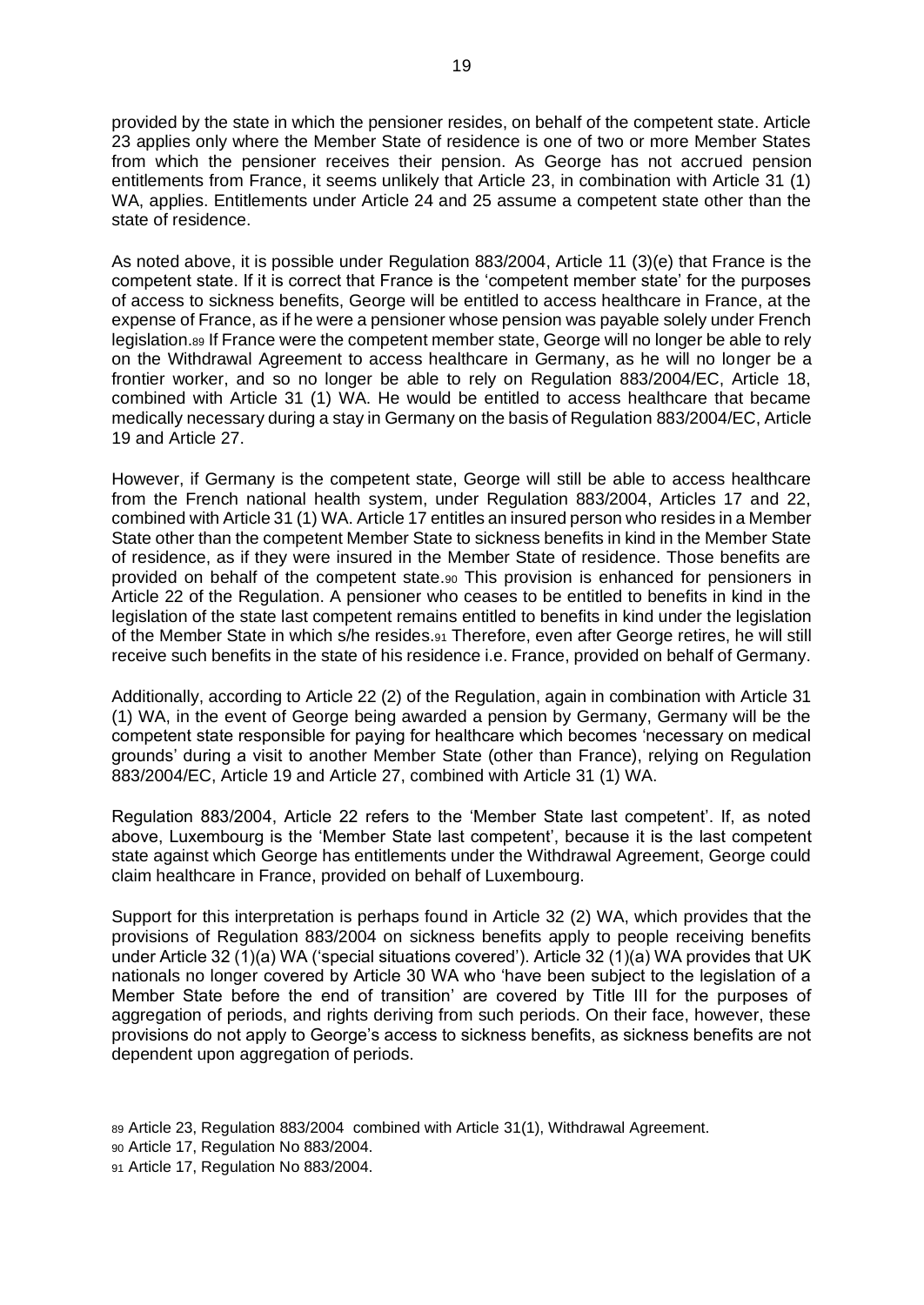It is difficult to discern the basis of George's entitlements to healthcare under the Withdrawal Agreement, but at least part of that difficulty relates to the opacity of the rules in Regulation 883/2004.

# *Scenario 3: Brian, Sue. UK pensioner residents who move, e.g. from France to Spain, after 1/1/21*

Brian, 59, is a UK national who has lived in France for 6 years and is now a lawful resident there. During his time in France, he has worked as a nurse at a local hospital in Paris. Brian moved to France in the last part of his career, after working for more than 30 years as a nurse for the NHS in the UK. He has contributed to both the UK and the French social security systems and is planning to move to Spain to retire in February 2021. Under current EU law Brian would be able to move to Spain and enjoy his pension there, which would be borne in part by the UK and in part by France, since he has contributed to the social security systems of both countries.

However, following the UK's withdrawal from the European Union, and given that the transition period will end on the 31 December 2020, Brian wants to know whether he will be able to move to Spain, reside there, and claim both his UK and French state pensions.

Brian's elderly mother, Sue, who has lived and worked in the UK all her life, has recently developed mild/moderate Alzheimer's Disease. As Brian is her only relative, Sue wishes to follow Brian so that he can care for her. Under current EU law, Sue, as an EU citizen would be able to reside in Spain as Brian's dependent relative (if she meets the conditions of dependency), or in her own right as long as she has sufficient resources not to be a burden on Spain's welfare and health care system. Further, at least for the first few months, as a short term *visitor* to Spain, under EU law, Sue could benefit from reciprocal healthcare and would thus be entitled to receive emergency healthcare under the same conditions as Spanish citizens.

If Brian stays in France and Sue joins him there, or if Brian and Sue move to Spain in February 2021, Sue is concerned as to her residence rights, her access to healthcare and to her pension.

Brian and Sue are not sure if Spain would work out as their new home. They would like to keep the option of returning to the UK open, as Sue will not sell her family home in the UK while being in Spain with Brian. Sue and Brian would like reassurance that they will be able to receive their pensions and that Sue will be able to access the NHS if they were to return to the UK.

**Legal Analysis:**

**Brian:** 

**What rights does Brian have under the provisions of the Withdrawal Agreement?**

**For the purposes of residence in Spain or France**

**Does Brian fall within the personal scope of Title 1, Part Two of the WA?**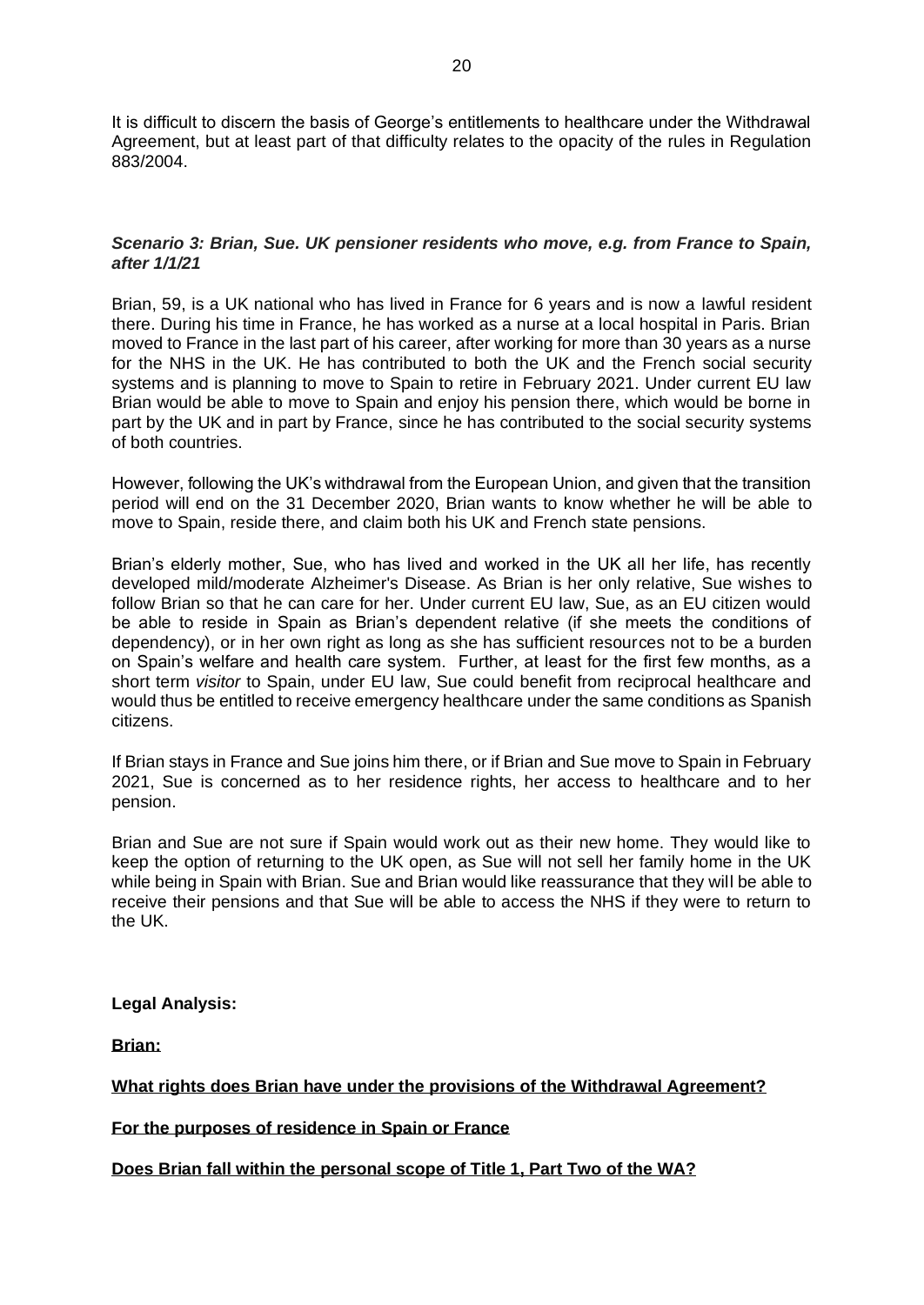First, we have to consider whether Brian falls under the personal scope of Title 1, Part Two of the WA for the purposes of his residence rights. Article 10(1)(b) WA specifies that those who fall under the scope of Part Two, Title 1 are

United Kingdom nationals who exercised their right to reside in a Member State in accordance with Union law before the end of the transition period and continue to reside there thereafter.92

Since Brian is a UK national and has exercised his right to reside in France in accordance with Union law<sup>93</sup> for 6 years before the 31st December 2020 then so long as he continues to reside in France thereafter he will satisfy the requirements to fall within the personal scope of Part Two, Title 1 of the WA.

Furthermore, if Brian moves to lawfully reside in Spain before the 31st December 2020 and continues to reside there thereafter then he will also fall within the personal scope of Part Two, Title 1 of the WA.

However, Brian will not fall under the personal scope of Part Two, Title 1 of the WA if he moves to lawfully reside in Spain after the 31st December 2020 since he would not have resided there 'before the end of the transition period'.

## **What are Brian's residence rights in France and Spain?**

#### **France:**

Next we have to consider what Brian's residence rights are should he continue to stay in France. Article 15(1) WA states that

Union citizens and United Kingdom nationals, and their respective family members, who have resided legally in the host State in accordance with Union law for a continuous period of 5 years...shall have the right to reside permanently in the host State under the conditions set out in Articles 16, 17 and 18 of Directive 2004/38/EC.<sup>94</sup>

As Brian has legally resided in France for a period of 6 years, as a worker under Article 16 of Directive 2004/38/EC, and thus satisfies the requirements under Article 15(1) WA, he will have gained the right to permanently reside in France.

However, Brian does not wish to remain in France since he wants to move to and retire in Spain. His rights to enter and reside in Spain will however be dependent on whether he moves before or after the end of the transition period.

#### **Spain before 31st December 2020:**

If Brian wishes to move to Spain before the 31st December 2020 then, since it has been established he would fall under the personal scope of Part Two, Title 1 WA in such

<sup>92</sup> Article 10 (1)(b), Withdrawal Agreement. <sup>93</sup> In accordance with Article 7 (1)(a) of European Parliament and Council Directive 2004/38. <sup>94</sup> Article 15 (1), Withdrawal Agreement.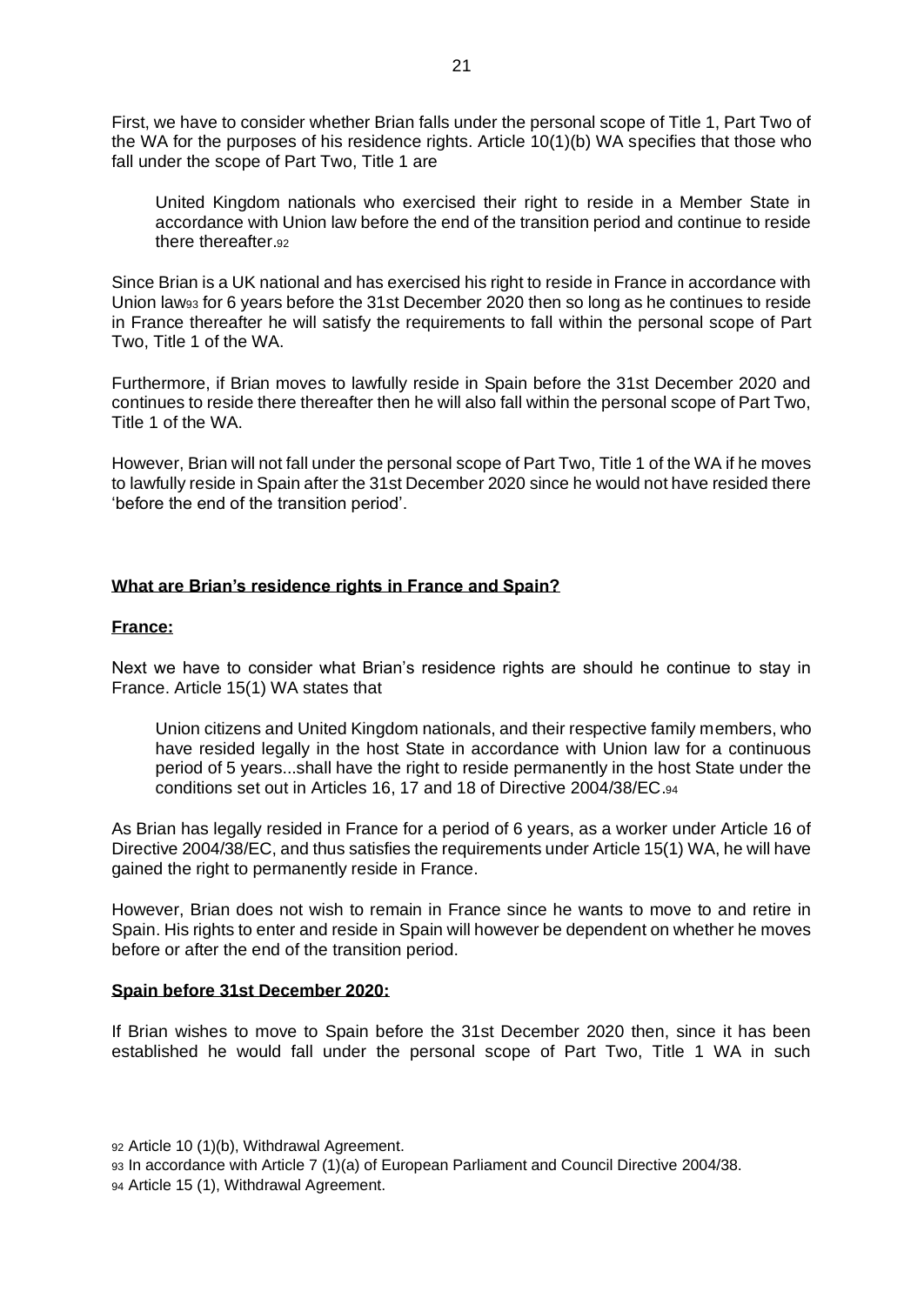circumstances , he will be able to lawfully enter Spain under Article 14(1) WA which states that

Union citizens and United Kingdom nationals...who reside in the territory of the host State in accordance with the conditions set out in this Title shall have the right to leave the host State and the right to enter it, as set out in Article 4(1) and the first subparagraph of Article 5(1) of Directive 2004/38/EC with a valid passport or national identity card.<sup>95</sup>

Since Brian is a UK national and will reside in the territory of Spain in accordance with the conditions set out in Title 1 WA (discussed below), he will have the right to enter Spain before 31st December 2020 so long as he has a valid identity card or passport.

In order to lawfully reside in Spain once he enters he will have to satisfy the residence rights requirements set out in Article 13(1) WA which dictate that

Union citizens and United Kingdom nationals shall have the right to reside in the host State under the limitations and conditions as set out in Articles 21, 45 or 49 TFEU and in Article 6(1), points (a), (b) or (c) of Article 7(1), Article 7(3), Article 14, Article 16(1) or Article 17(1) of Directive 2004/38/EC.

The starting point for Brian' residence in Spain is Article 21(1) TFEU which outlines the general right to freedom of movement for union citizens:

Every citizen of the Union shall have the right to move and reside freely within the territory of the Member States.<sup>96</sup>

However, there are some limitations on this right to free movement. Brian will have to satisfy one of the requirements set out in Article 7(1) of Directive 2004/38 in order to lawfully reside in Spain for a period of longer than 3 months. This includes either being a worker/selfemployed person, 97 having sufficient resources, 98 being a student with sickness insurance, 99 or being a family member of any of the former.<sup>100</sup> Since Brian will no longer be a worker and will be moving to Spain as a pensioner he will have to satisfy the requirement of having 'sufficient resources' under Article 7(1)(b) TFEU whereby the Union citizen must

have sufficient resources for themselves and their family members not to become a burden on the social assistance system of the host Member State during the period of residence and have comprehensive sickness insurance cover in the host Member State.<sub>101</sub>

Therefore, in order to lawfully reside in Spain, Brian will have to prove that he has sufficient resources for himself and any family members he wishes to bring with him, and he must also obtain comprehensive sickness insurance.

Hence, by satisfying the personal scope requirements under Article 10(1)(b) WA, the residence requirements under Article 13(1) WA and the entry requirements under Article 14(1)

- <sup>95</sup> Article 14 (1), Withdrawal Agreement.
- <sup>96</sup> Article 21 (1), Treaty on the Functioning of the European Union.
- <sup>97</sup> Article 7 (1)(a), European Parliament and Council Directive 2004/38.
- <sup>98</sup> Article 7 (1)(b), European Parliament and Council Directive 2004/38.
- <sup>99</sup> Article 7 (1)(c), European Parliament and Council Directive 2004/38.
- <sup>100</sup> Article 7 (1)(d), European Parliament and Council Directive 2004/38.
- <sup>101</sup> Article 7 (1)(b), European Parliament and Council Directive 2004/38.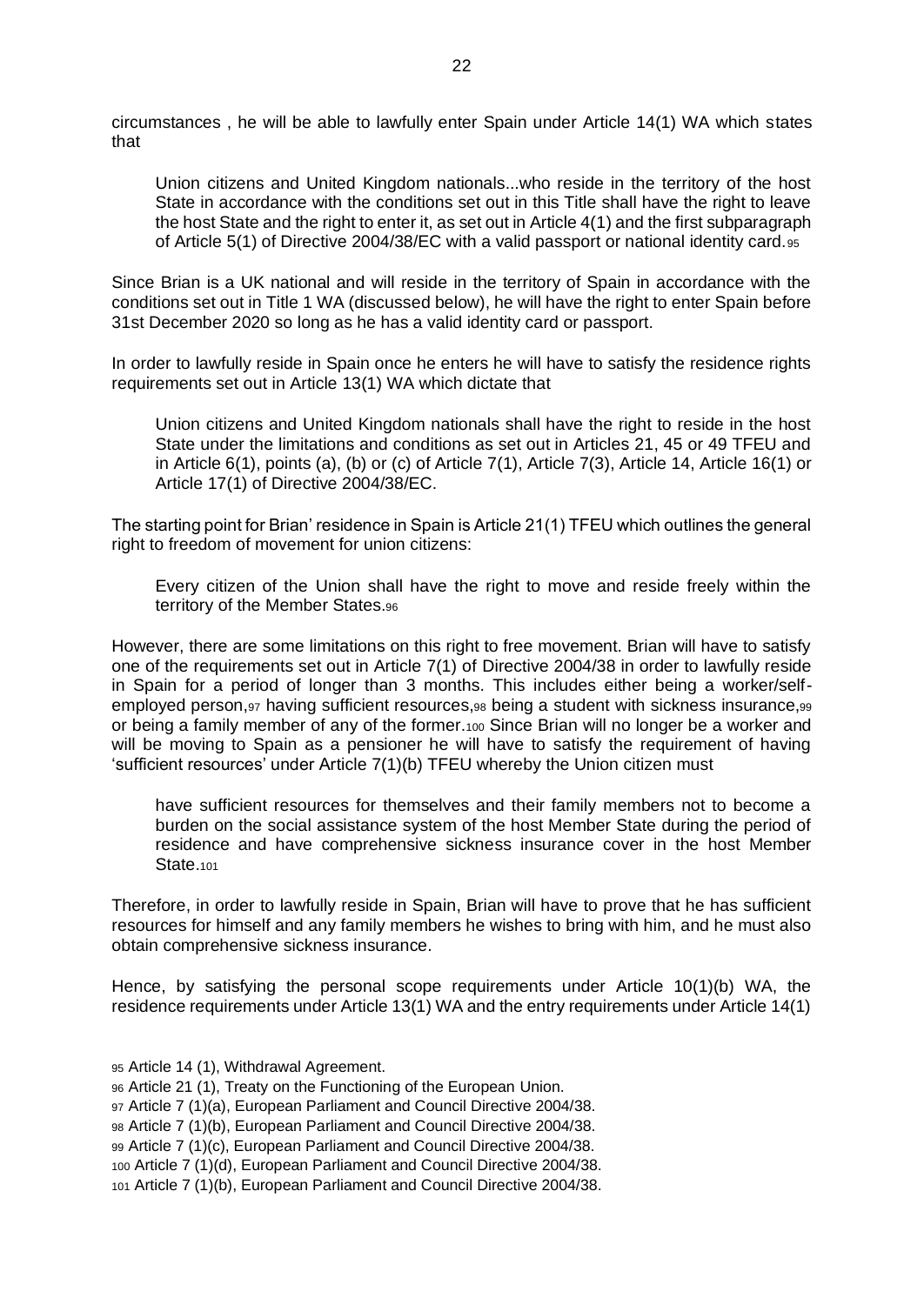WA, Brian will be able to enter and reside in Spain provided that he does so before the 31st December 2020.

## **Spain after 31st December 2020:**

As already established, in terms of residing in Spain after the end of the transition period, Brian does not fall within the personal scope of Part Two, Title 1 of the WA and therefore will not be able to benefit from either the entry rights or the residence rights therein. Hence, if Brian wishes to move to Spain after the 31st December 2020 then, as things currently stand, his right to enter and reside in Spain will solely depend on Spanish national law.

#### **What are the effects on his French residence rights, if he goes to Spain for 5 months, to see how it works out, and then comes back to France?**

As Brian qualifies for permanent residency in France under Article 15(1) WA, once acquired, his right of permanent residence will not be lost unless he leaves France for 'a period exceeding 5 continuous years' (Article 15(3) WA). Therefore, Brian can leave France for up to 5 years and when he comes back he will still be a lawful permanent resident of France.<sup>102</sup>

#### **UK residence rights**

As a UK national Brian may exit, enter and reside in the UK without any restrictions under domestic UK law.

#### **For the purposes of access to his pension**

#### **In France**

In order to determine his rights to accessing his pension, we have to consider whether Brian falls within the scope of Part Two, Title 3 of the WA governing the coordination of social security systems. Article 30(1) WA specifies who falls under such scope including

United Kingdom nationals who are subject to the legislation of a Member State at the end of the transition period, as well as their family members and survivors.<sup>103</sup>

Since Brian has worked in France and contributed to its social security system for 6 years, he will thus be entitled to receive an old-age benefit from France. Therefore, as he will be socially insured by the State of France he is consequently 'subject to the legislation' of France and will continue to be at the end of the transition period. Therefore he falls within the personal scope of Part Two, Title 3 of the WA.

Having determined that Brian falls into the personal scope, we must then refer to Article 31(1) WA which implements Regulation 883/2004:

<sup>102</sup> Articles 15 (3) and 11, Withdrawal Agreement. Note that the 5 year period is more generous than the equivalent period under Article 16(4) Directive 2004/38/EC, which provides that the right of permanent residence shall be lost through absence from the host Member State for more than two consecutive years.

<sup>103</sup> Article 30 (1)(b), Withdrawal Agreement.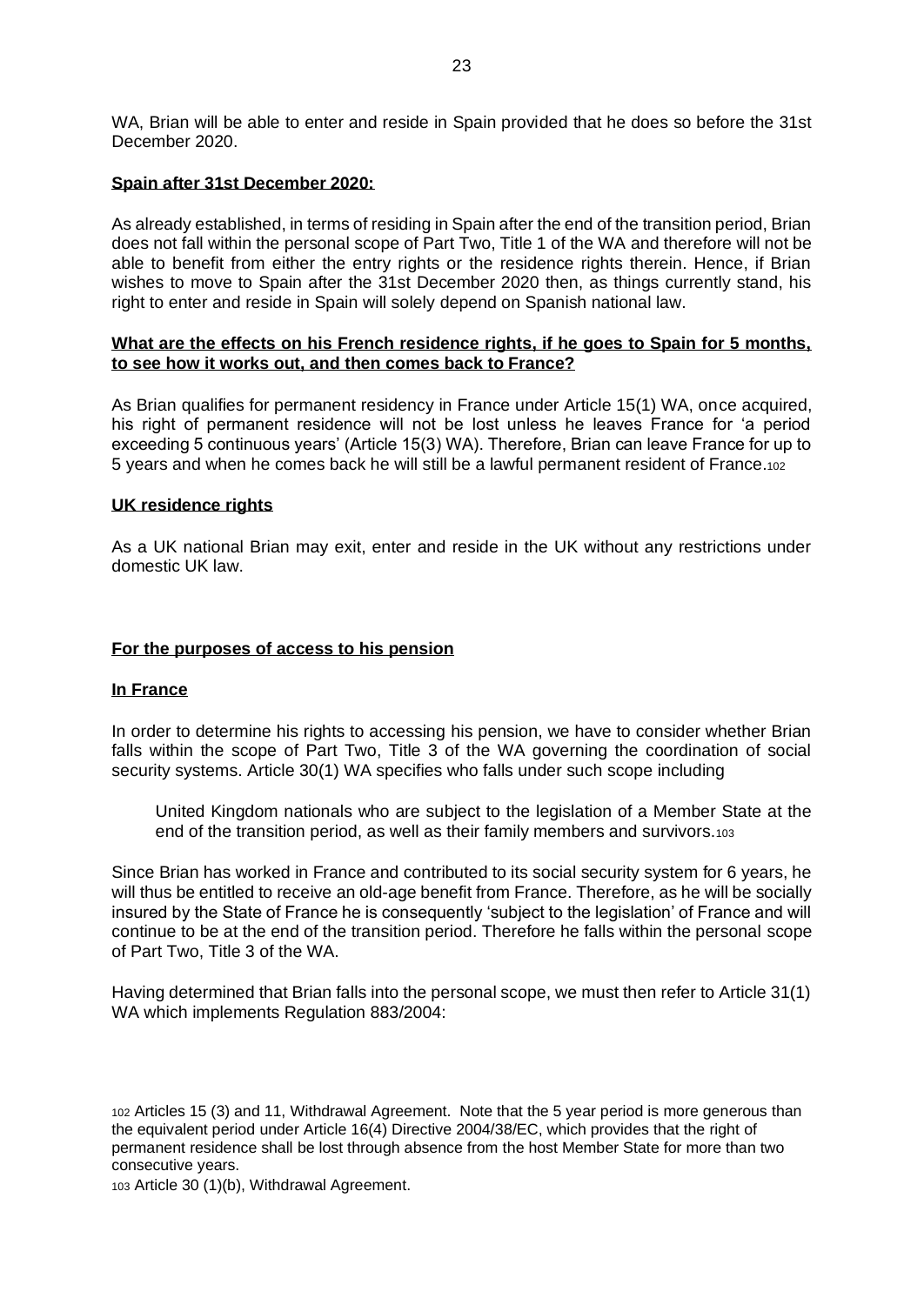The rules and objectives set out in Article 48 TFEU, Regulation (EC) No 883/2004 and Regulation (EC) No 987/2009 of the European Parliament and of the Council shall apply to the persons covered by this Title.<sup>104</sup>

Article 1(d) of Regulation 883/2004 covers legislation concerning old-age benefits and therefore Brian's pension rights will be governed by this Regulation.

One of the rights that Brian will benefit from under Article 6 of Regulation 883/2004 is the right to aggregation of periods:

Unless otherwise provided for by this Regulation, the competent institution of a Member **State** 

whose legislation makes:

– the acquisition, retention, duration or recovery of the right to benefits,

– the coverage by legislation, or

– the access to or the exemption from compulsory, optional continued or voluntary insurance,

conditional upon the completion of periods of insurance, employment, self-employment or residence shall, to the extent necessary, take into account periods of insurance, employment, self-employment or residence completed under the legislation of any other Member State as though they were periods completed under the legislation which it applies.<sup>105</sup>

This means that when Brian applies to receive his pension in France, France will have to take into account the pension rights Brian accumulated both in the UK and France. Without this principle, those applying to receive state pensions will have had to contribute to the social security system of a State for a minimum period of time- in the case of France this is 10 years. Therefore, Brian will benefit from this right of aggregation of periods because, although he has only contributed to the social security system of France for 6 years, he will still receive a state pension from France since, under Article 6 of Regulation 883/2004 and Article 31(1) WA, France must take into account his contributions to the UK social security system and treat it as though it was a 'period completed under the legislation' of France.

Therefore, so long as Brian remains a resident in France his social security rights such as his pension will be protected by the WA.

## **In Spain**

# **Before 31st December 2020:**

If Brian moves to Spain before the end of the transition period he will still fall into the personal scope of Part Two, Title 3 of the WA as provided by Article 30(3) WA:

<sup>104</sup> Article 31 (1), Withdrawal Agreement. <sup>105</sup> Article 6, Regulation 883/2004.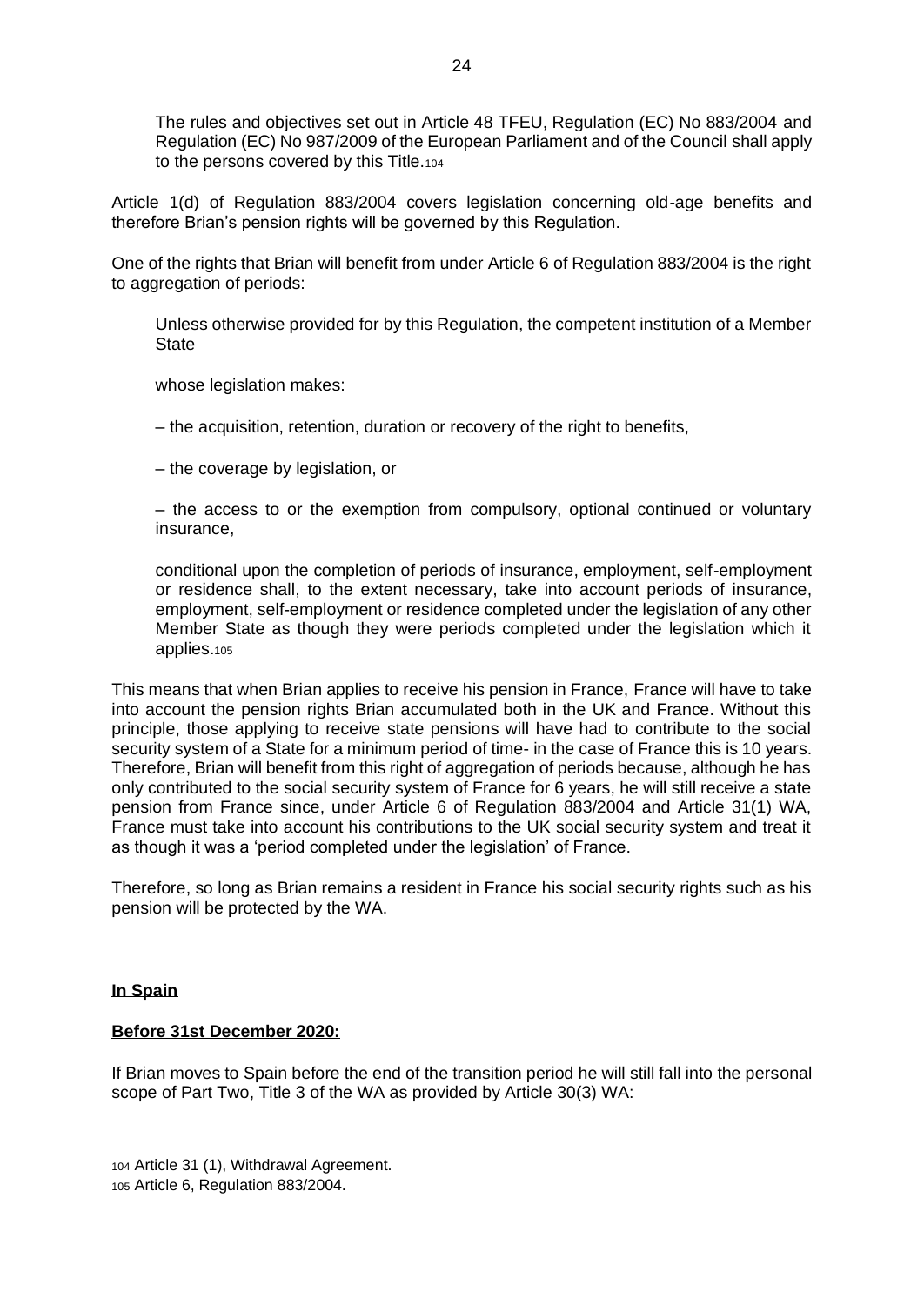This Title shall also apply to persons who do not, or who no longer, fall within points (a) to (e) of paragraph 1 of this Article but who fall within Article 10 of this Agreement, as well as their family members and survivors.<sup>106</sup>

Since we have established that Brian falls within Article 10(1)(b) of the WA if he moves to Spain before 31st December 2020 then under this provision Title 3 will apply to him. This means that he will benefit from the same pension rights as if he were to remain in France, including the right to aggregation of periods. As Brian will not be working in Spain, he would just have to apply to the Spanish pension authority who would forward his claim to the last place he worked (France). His entitlement to his pension would then be dealt with in the same manner as it would be now were he in France.

#### **After 31st December 2020:**

However, if Brian permanently moves to Spain after the end of the transition period he will not fall under the personal scope of Part Two, Title 3 of the WA under the provision of Article 30(1) WA since he will not be contributing to the social security system of Spain and thus will not be 'subject to the legislation' of Spain.

However, Brian might nonetheless fall within the personal scope of Title 3 as provided for by Article 30 (3) WA. This legal argument relies on the following interpretation of Article 30 (3) WA, which, as noted above, provides:

This Title shall also apply to persons who do not, or who no longer, fall within points (a) to (e) of paragraph 1 of this Article but who fall within Article 10 of this Agreement, as well as their family members and survivors.107

Brian could argue that he falls within the scope of Article 10(1)(b) WA, combined with Article 11 and 15 (3) WA:

United Kingdom nationals who exercised their right to reside in a Member State in accordance with Union law before the end of the transition period and continue to reside there thereafter.<sup>108</sup>

The right of permanent residence acquired under Directive 2004/38/EC before the end of the transition period shall not be treated as lost through absence from the host State for a period specified in Article 15 (3).<sup>109</sup>

Once acquired, the right of permanent residence shall be lost only through absence from the host State for a period exceeding 5 consecutive years.<sup>110</sup>

For the first five years of him moving to Spain, Brian will not have lost his permanent residence in France, and he therefore will be protected by the WA. This is because he has exercised his right to reside in France, and acquired permanent residence there, before the end of the

 Article 30 (3), Withdrawal Agreement. Article 30 (3), Withdrawal Agreement. Article 10 (1)(b), Withdrawal Agreement. Article 11, Withdrawal Agreement. Article 15 (3), Withdrawal Agreement.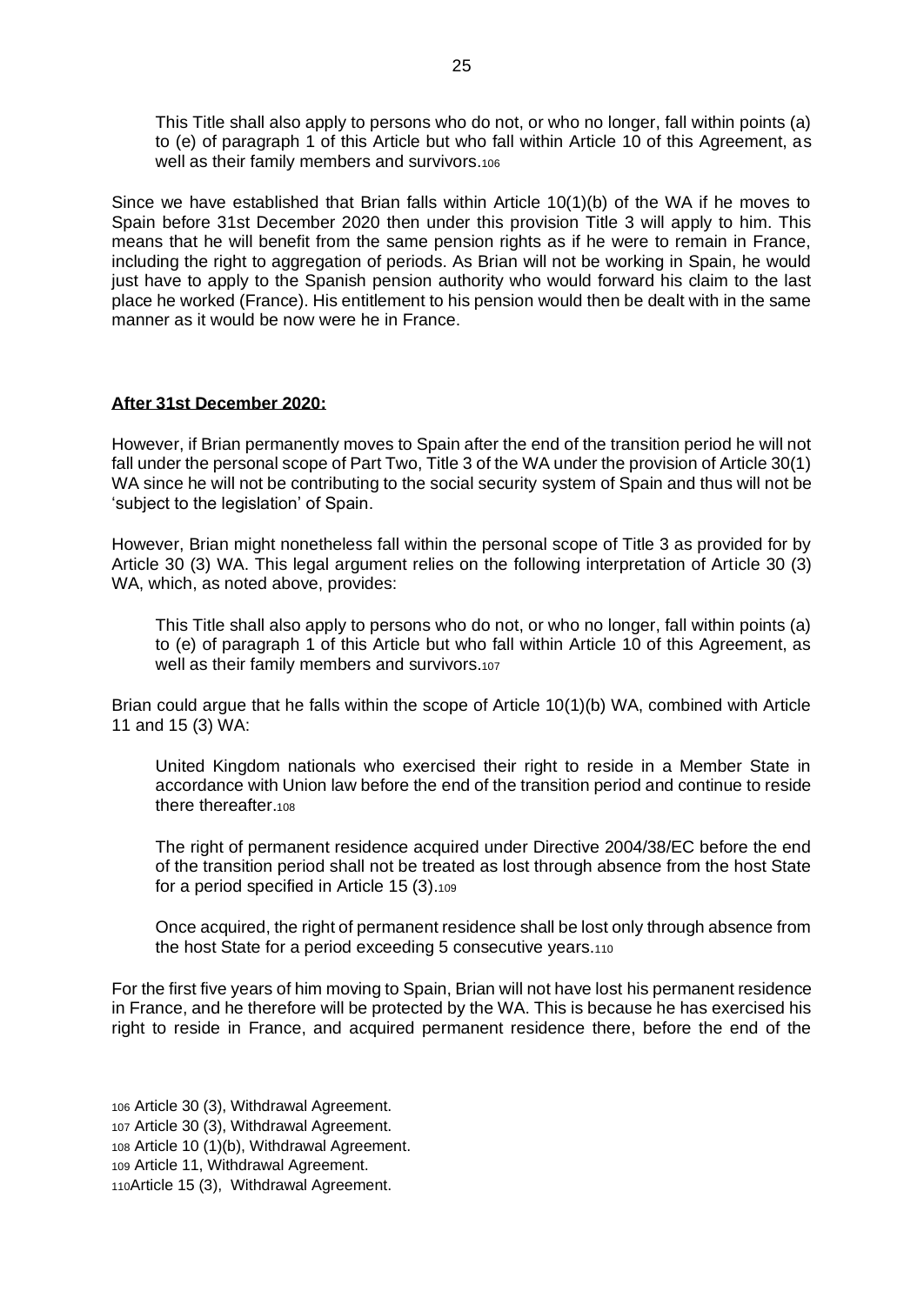transition period. So for the first 5 years of him being away from France, Brian will still fall within Article 10(1)(b) WA and, because of that, within Article 30(3) WA.

Therefore, despite moving to Spain, Brian could argue that he will actually fall into the personal scope of Title III of Part Two of the Withdrawal Agreement for five years. He will therefore benefit from the rights implemented by Article 31(1) WA. These include the right to aggregation of periods of work for the purposes of pension entitlement. Brian would have to rely on his permanent residence status in France, and claim his pension from the French authorities. As noted above, under Article 6 of Regulation 883/2004 and Article 31(1) WA, France must take into account Brian's contributions to the UK social security system and treat it as though it was a 'period completed under the legislation' of France.

After 5 years however, Brian will no longer satisfy the requirement of continuing his residence in France under Article 10(1)(b) WA and will thus no longer be protected by the provisions of the WA.

# **What if Brian only lived in France for one year before 01/12/20?**

If Brian were not a permanent resident of France under Article 15(1) WA due to not living there for 5+ years then he would be a resident under Article 13(1) WA instead. This allows for residence subject to the conditions of Directive 2004/38, including Article 16(1) of the Directive. Article 16(1) provides that

continuity of residence shall not be affected by temporary absences not exceeding a total of six months a year.111

Therefore, Brian will be considered a resident of France and will fall under Article 10(1)(b) WA and therefore under Article 30(3) WA for the first 6 months of him moving to Spain. After that he will lose his residence in France and no longer fall within the scope of the WA. Hence, Brian would have access to his pensions rights while in Spain for only the first 6 months of him living there.

# **In the UK**

# **If he goes to Spain, for 5 months, and then comes back to the UK**

If Brian goes to Spain for any period of less than 5 years and then comes back to the UK then, as explained in the above paragraph, his pension rights will be protected by the provisions of the WA up until he has lost his permanent residence in France through being absent from France for 5 years (Articles 11 and 15(3) WA).

If Brian were not a permanent resident then the same would apply but for a period of 6 months rather than 5 years.112

<sup>111</sup> Article 16 (1), European Parliament and Council Directive 2004/38.

<sup>112</sup> Article 13 (1), Withdrawal Agreement combined with Article 16(1), European Parliament and Council Directive 2004/38.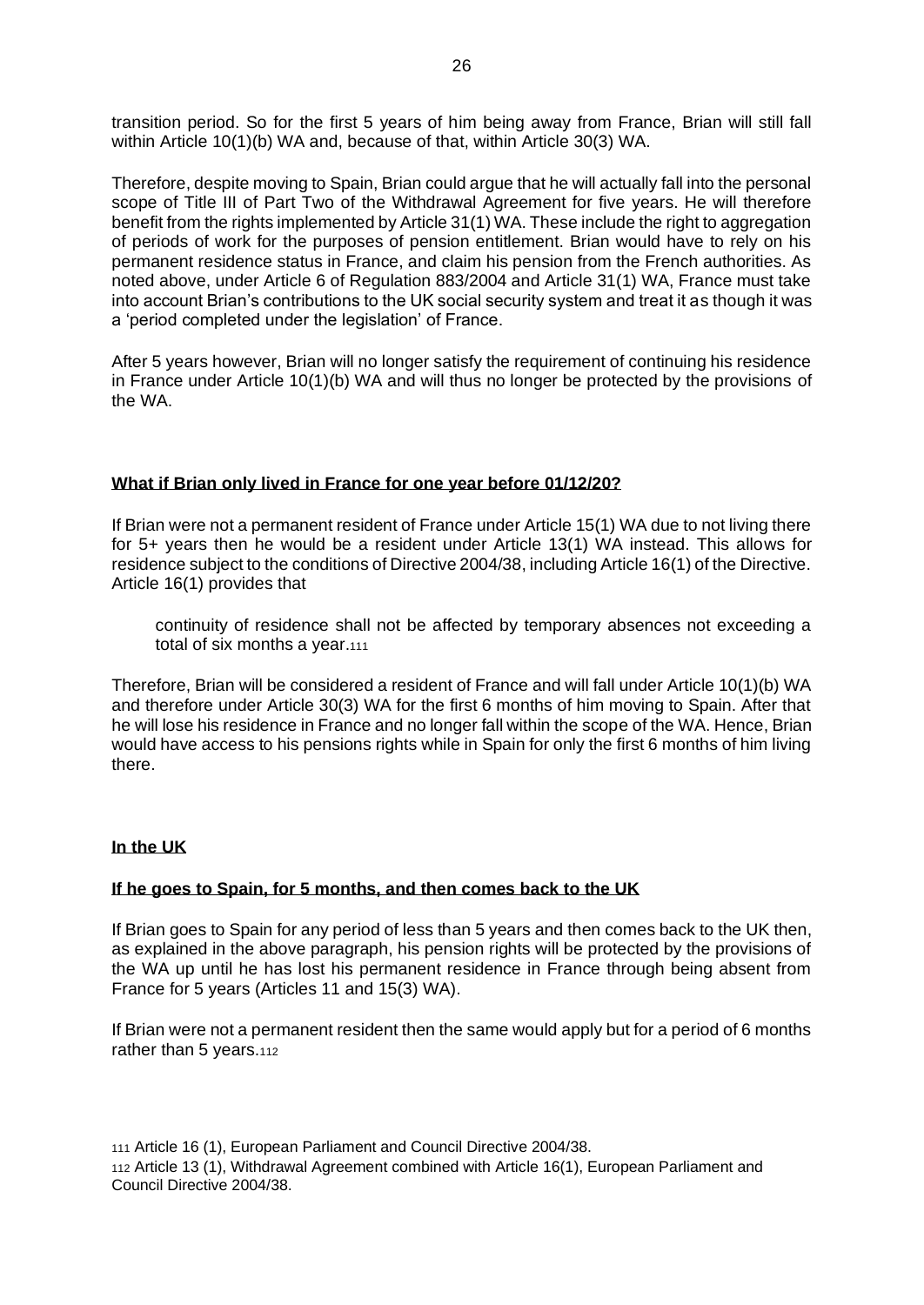## **If he comes back to the UK from France when he retires and stays in the UK**

Again, as a permanent resident of France, Brian's pension rights will be protected by the WA until he has been absent from France for 5 years. Hence if he wishes to permanently move back to the UK then after 5 years have passed his pension rights will no longer be protected under the WA. There would at that point be no obligation under the Withdrawal Agreement<sub>113</sub> for the UK to treat the time Brian worked in France as part of his working life for the purposes of pension entitlement.

## **Sue: What rights does Sue have under the provisions of the Withdrawal Agreement?**

## **For the purposes of residence in Spain or France**

Specifically in her own right, Sue does not fall under the provisions of Article 10 WA as she is a UK national and has not exercised her right to either reside or as a frontier worker in an EU Member State,<sup>114</sup> unless she does so before 31 December 2020.

Therefore, as Sue is not within the scope of Article 10, Articles 13-16 will not apply when she is considered in her own right. On this basis she would be unable to move to and reside in France or Spain relying on the WA.

## **As a dependent of Brian**

As a dependent direct relative in the ascending line of Brian, Sue falls within Article 10(e) WA,<sub>115</sub> as she is a 'family member of the persons referred to in points (a) to (d)'. Brian falls under point (b) as he is a United Kingdom nationals who has exercised his right to reside in a Member State (France) in accordance with Union law before the end of the transition period, and continues to reside there. Sue has residence rights with Brian under Article 13 (2) WA, provided Brian meets the conditions set out there (employment/selfemployment/student/independent means). Sue only has residence rights for as long as Brian remains resident in France.

As Brian has lived in France for more than 5 years, Sue is entitled to permanent residence in France.116 This means that Sue can leave France for up to 5 years, without losing permanent residence status.<sup>117</sup>

Sue will not fall within the scope of the WA if Brian moves to Spain after 31 December 2020 (see further analysis above).

<sup>116</sup> Article 15 (1), Withdrawal Agreement.

<sup>113</sup> There might, of course, be domestic legal obligations that apply.

<sup>114</sup> Articles 10 (1)(b) and 10 (1)(d), Withdrawal Agreement.

<sup>115</sup> Article 10 (e), Withdrawal Agreement; Article 2(2)(d), European Parliament and Council Directive 2004/38/EC.

<sup>117</sup> Articles 11 and 15(3), Withdrawal Agreement.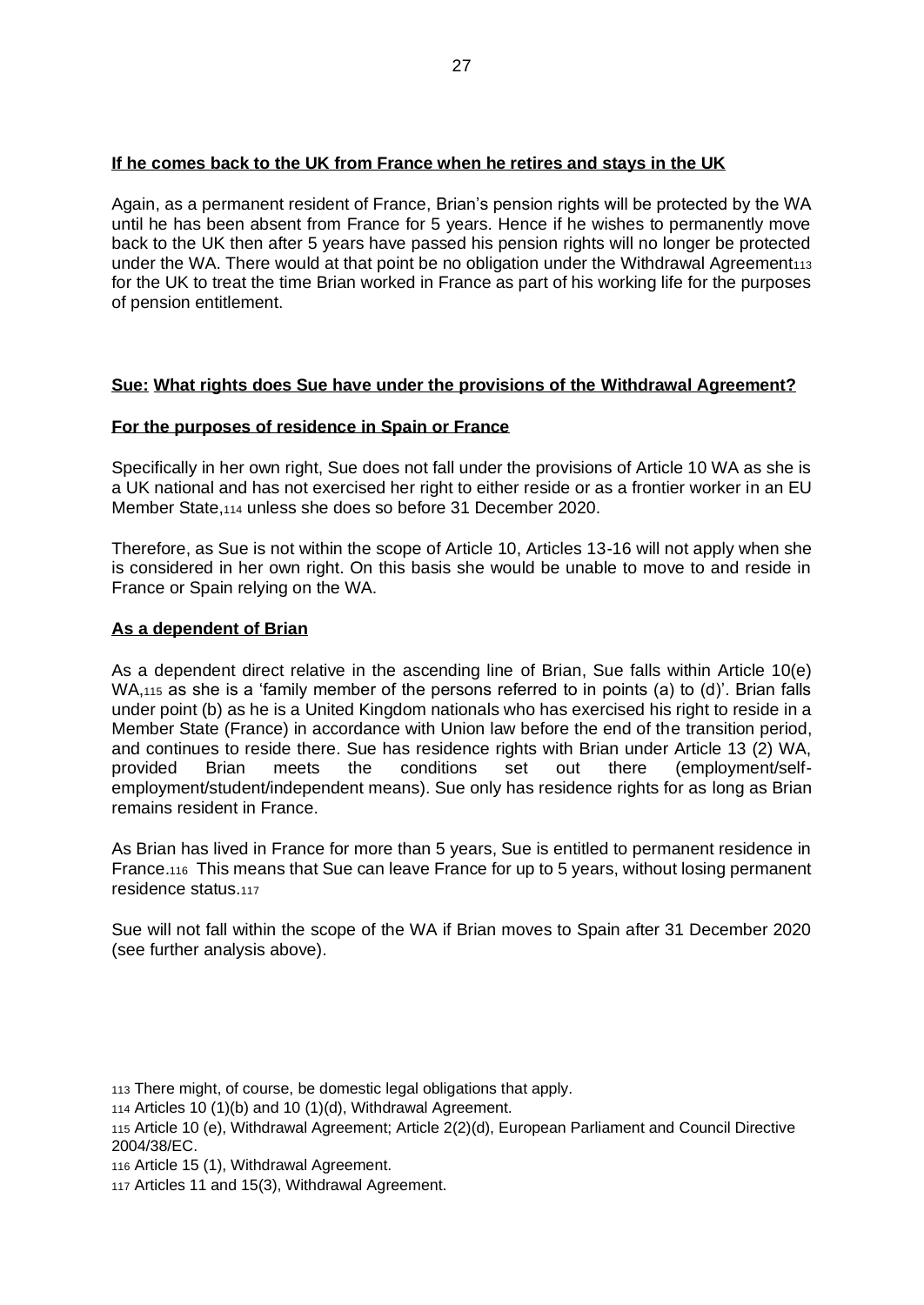## **For the purposes of access to healthcare (before 31 December 2020)**

Currently, until the end of the transition period (31 December 2020), Sue as a UK national still enjoys cross-border healthcare under EU law.

This means that if Sue were to move to either France or Spain before the end of the transition period, this would provide her with healthcare rights in that country until the end of the transition period, provided that she remains legally resident there and that she is drawing a UK state pension. If Sue were to receive treatment in France or Spain, she would be treated as if she were a French or Spanish national, under the principle of non-discrimination, due to the UK being the 'competent' state for her pension.

#### **In France, if Brian is resident in France, and Sue moves after 31 December 2020**

Once the transition period ends, however, Sue's rights to claim reciprocal healthcare will be subject to the provisions of the Withdrawal Agreement. As noted above, this is complex, as the Withdrawal Agreement creates two groups, those who have the rights to reside (Art. 13), be employed (Art.24) or self-employed (Art. 25), and to be treated equally (Art 23), and a different group of people who do not fall into the former category, but have rights under the coordination of the social security provisions.

Access to French healthcare falls within Title III of Part Two of the Withdrawal Agreement, entitled 'Coordination of social security systems'. The scope rules for Title III are set out in Article 30 WA. They are based on the concept of being 'subject to' relevant social security legislation, which is to be determined by the conflict of law rules in Regulation 883/2004/EC.<sup>118</sup> UK nationals who are 'subject to the legislation of a Member State at the end of the transition period', and their family members,<sup>119</sup> fall within the scope of Title III, so long as they continue, without interruption to be in one of the situations in Article 30 (1) involving both a Member State and the UK at the same time.<sup>120</sup>

If the correct interpretation of Article 30 (1) (b) is that the *family member* does not have to be 'subject to the legislation of a Member State at the end of the transition period', as a family member of Brian, Sue would fall within the scope of Title III. Even if this were not the case, Sue would fall within the scope of Title III under the provision in Article 30 (3), because Sue has residence rights under Article 10 (1) (e) WA.

The provisions of Regulation 883/2004/EC<sup>121</sup> thus apply to Sue, including the rules on access to healthcare. As with Amanda's family members, discussed above, the question of whether Sue is a family member of Brian is determined by national law.<sup>122</sup> Those who fall within the scope of Title III are covered by the 'rules and objectives' of EU law on coordination of social security.<sub>123</sub> These include the principle that where a person resides in the competent state, they will receive healthcare benefits in kind (medical treatment) according to the legislation of that state.

<sup>118</sup> According to the Commission Guidance Note, para 3.1.1,

[https://ec.europa.eu/info/sites/info/files/brexit\\_files/info\\_site/c-2020-2939\\_en.pdf.](https://ec.europa.eu/info/sites/info/files/brexit_files/info_site/c-2020-2939_en.pdf)

<sup>119</sup> Article 31 (1)(b), Withdrawal Agreement.

<sup>120</sup> Article 30 (2), Withdrawal Agreement.

<sup>121</sup> Article 31 (1), Withdrawal Agreement.

<sup>122</sup> Article 1 (i), Regulation 883/2004.

<sup>123</sup> Article 31 (1), Withdrawal Agreement.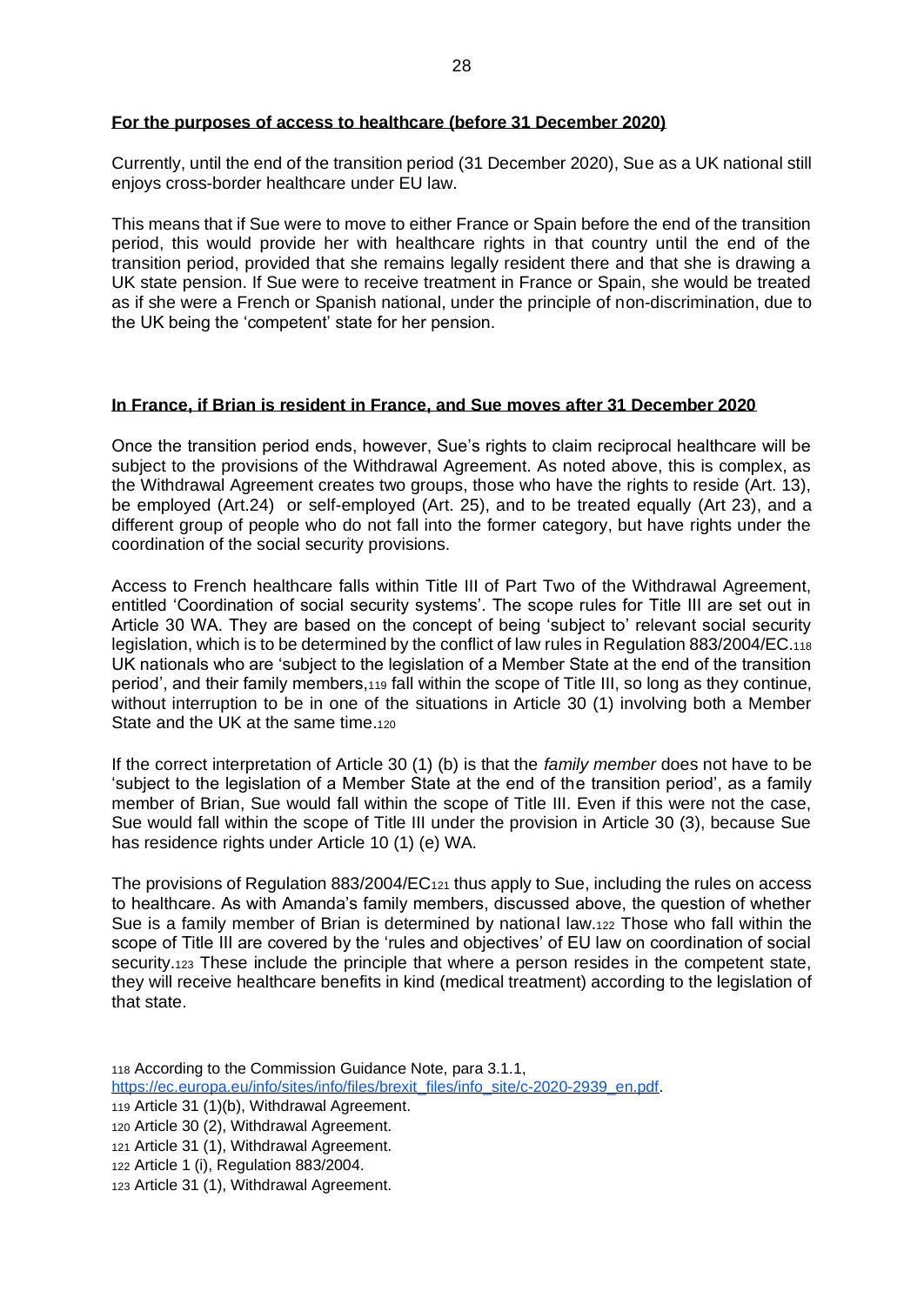If Sue remains resident in the UK, she would not be covered by the WA for healthcare during a short visit to Brian in France.

## **In Spain, if Brian moves to Spain**

If Brian successfully argues that, despite moving to Spain, he keeps his permanent residence in France, he then falls into the personal scope of Title III of Part Two of the Withdrawal Agreement for five years. He will therefore benefit from the rights implemented by Article 31(1) WA. Those rights include rights of family members to receive healthcare in the Member State of residence as if they were covered by that Member State's healthcare system.<sup>124</sup>

## **In the UK, if Sue moves to France or Spain and then moves back to the UK**

Similarly, if Sue and Brian were to move to France or Spain, then back to the UK, for the first five years, they could access healthcare under the Withdrawal Agreement. This is on the basis that France is the Member State providing Brian's pension (see above).

## **For the purposes of access to her pension**

## **In France**

Under the Withdrawal Agreement there are no entitlements to receive a pension if the pensioner moved after 31 December 2020 and is not otherwise within the scope of the Withdrawal Agreement. But Sue falls within the scope of Title III,125 so she would be covered as Brian's family member. That means that the rules and objectives of Regulation 883/2004 apply.<sup>126</sup> Those rules include the principle of exportability of pensions.<sup>127</sup> Sue would thus be entitled to export her UK pension to France.

#### **In Spain**

If Brian successfully argues that, despite moving to Spain, he keeps his permanent residence in France, he then falls into the personal scope of Title III of Part Two of the Withdrawal Agreement for five years. He will therefore benefit from the rights implemented by Article 31(1) WA. Those rights include rights of family members to access pensions under Regulation 883/2004 (see above).

 Article 17, Regulation 883/2004/EC. Articles 30 (2) and 10, Withdrawal Agreement. Article 31 (1), Withdrawal Agreement. Article 7, Regulation 883/2004/EC.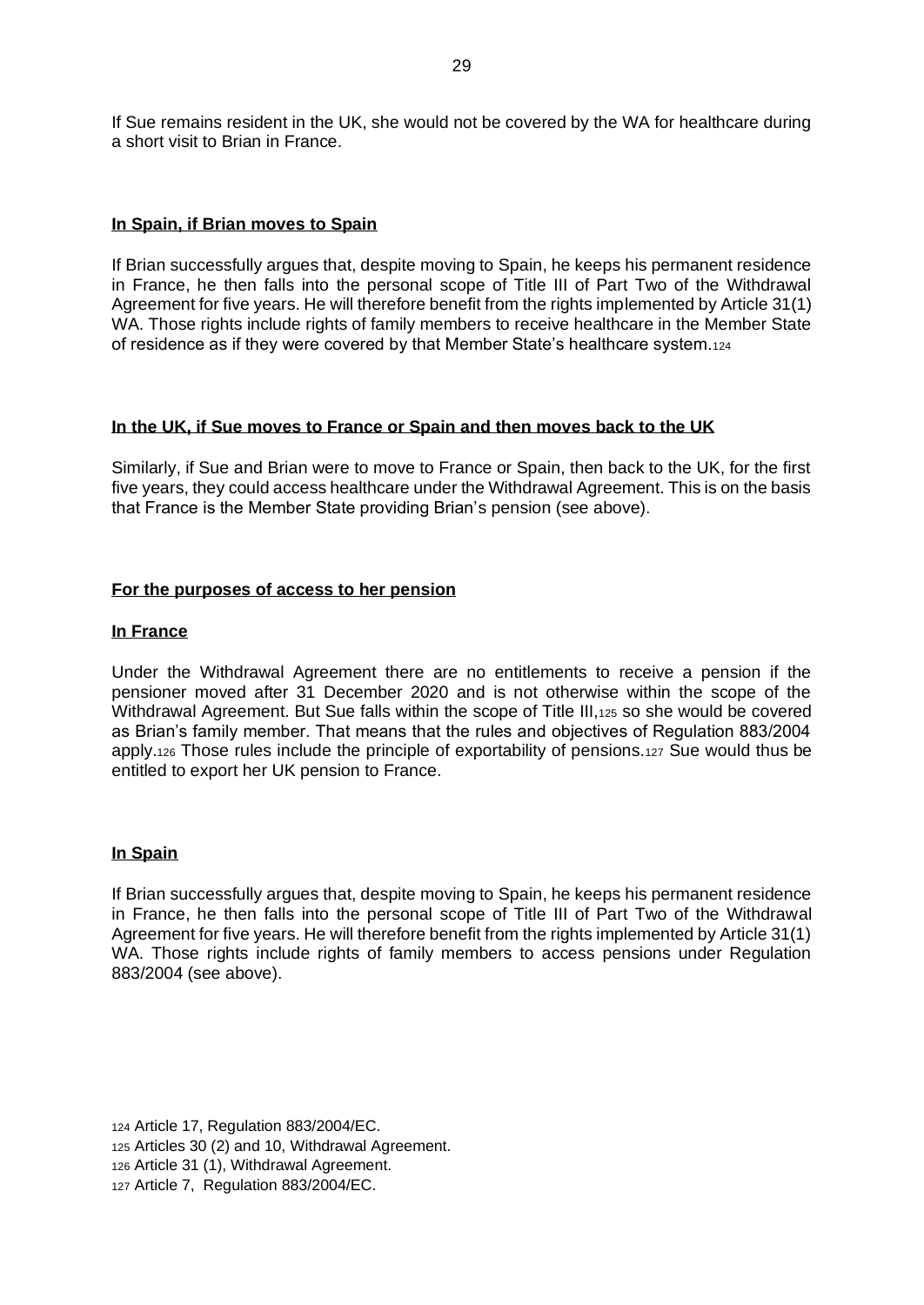# *Scenario 4, Linda. UK citizens resident in an EU MS (or vice-versa) who go abroad (eg Canada) for a few years and then come back to the EU/UK*

Linda is a UK national who was a lawful resident of Germany for 4 years. After receiving a job opportunity in Canada in September 2020, Linda moved to Toronto to work there as a healthcare professional. She worked in Toronto for 3 and a half years before deciding that life in Canada was not for her. It is now March 2024 and Linda wishes to return to Germany to continue her residence there, however following the UK's withdrawal from the European Union, Linda is concerned about her rights in Germany as a UK Citizen under the Withdrawal Agreement.

## **Legal Analysis:**

## **What rights does Linda have under the provisions of the Withdrawal Agreement?**

## **For the purposes of residence in Germany after returning from Canada**

## **Does Linda fall within the personal scope of Title 1, Part Two of the WA?**

First, we have to consider whether Linda falls under the personal scope of Title 1, Part Two of the WA for the purposes of her residence rights. Article 10(1)(b) WA specifies that those who fall under the scope of Part Two, Title 1 are

United Kingdom nationals who exercised their right to reside in a Member State in accordance with Union law before the end of the transition period and continue to reside there thereafter.<sup>128</sup>

Linda is a UK national and has exercised her right to reside in Germany in accordance with Union law for 4 years before the 31st December 2020 and must continue to reside in Germany thereafter in order to be covered by Article 10(1)(b) WA. However, Linda will be in Canada from September 2020 to March 2024 and therefore it must be established whether she satisfies the requirements for continued residence in Germany after the transition period.

Article 13(1) WA outlines the residence rights that Union and UK citizens are entitled to under the WA. It states that

Union citizens and United Kingdom nationals shall have the right to reside in the host State under the limitations and conditions as set out in…Article 16(1) or Article 17(1) of Directive 2004/38/EC.<sup>129</sup>

Accordingly, Article 16(1) of Directive 2004/38/EC provides that

continuity of residence shall not be affected by temporary absences not exceeding a total of six months a year.<sup>130</sup>

Therefore, Linda will be considered a resident of Germany and will fall under Article 10(1)(b) WA for the first 6 months of her being absent from Germany i.e. in Canada. After 6 months,

<sup>128</sup> Article 10 (1)(b), Withdrawal Agreement.

<sup>129</sup> Article 13 (1), Withdrawal Agreement.

<sup>130</sup> Article 16 (1), European Parliament and Council Directive 2004/38/EC.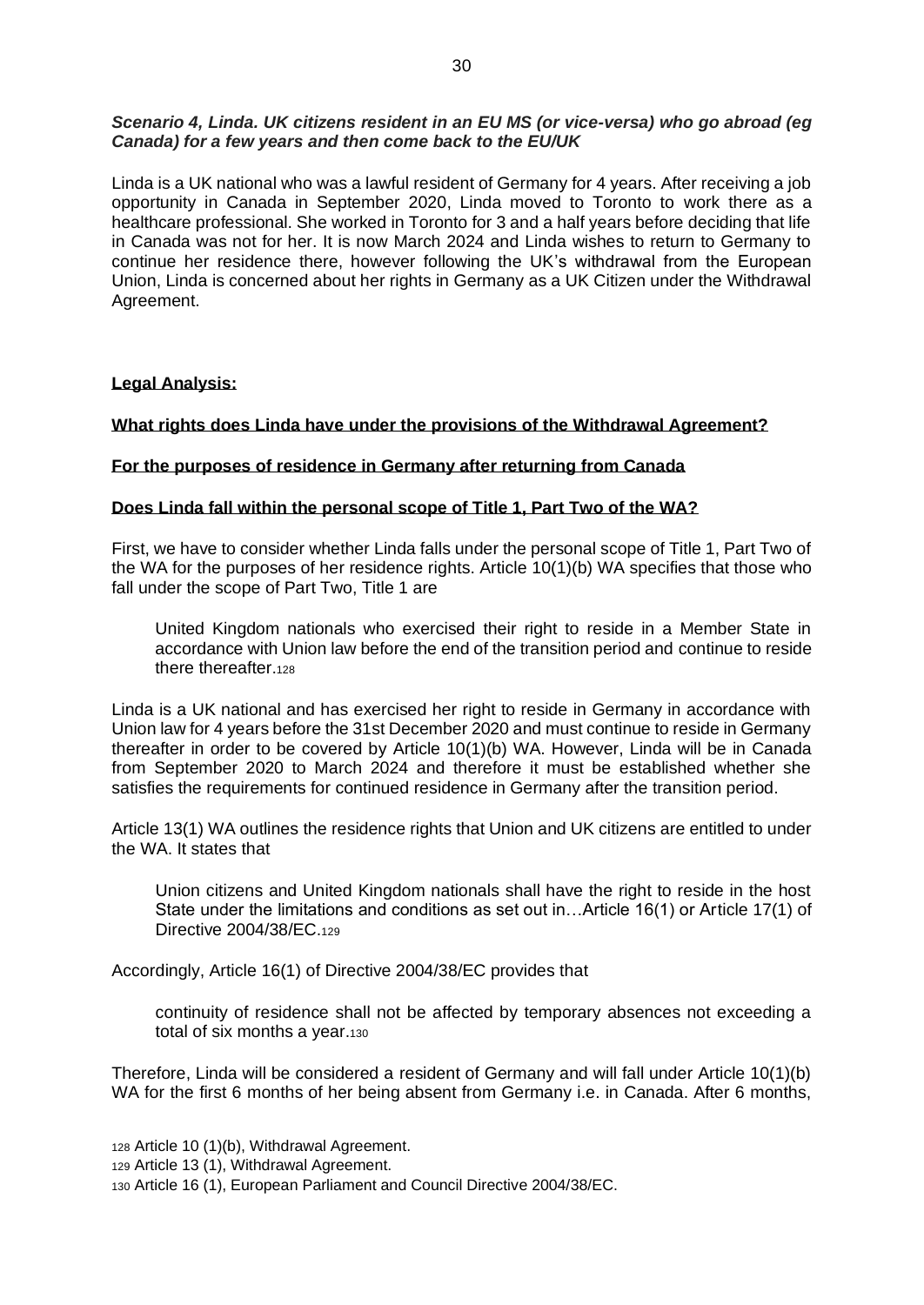she will lose her residence in Germany and no longer fall under Article 10(1)(b) WA and thus under the personal scope of Part Two, Title 1 of the WA. Given this, Linda's continuous stay in Canada for 3 and a half years would have caused her to lose her German residence status.

# **For the purposes Linda's social security rights under the WA after returning from Canada**

## **Does Linda fall within the scope of Part Two, Title 3 of the WA?**

Since Linda does not fall under the scope of Part Two, Title 1 WA in terms of residence rights, she will also not fall within the Scope of Part Two, Title 3 of the WA governing the coordination of social security systems. This is because Article 30(3) WA states that Title 3

shall also apply to persons who…fall within Article 10 of this Agreement, as well as their family members and survivors.<sup>131</sup>

Therefore, not only will Linda not be able to reside in Germany after her return from Canada under the WA, she will also not be able to benefit from the protection of social security rights under the WA such as access to healthcare or pensions.

Therefore, Linda's residence and social security rights will be dependent solely on German national law.

## *Scenario 5. Monica: UK Citizen who wants to go to the EU for a short stay but will need pre-planned healthcare*

Monica, 58, is a UK citizen who lives in the UK and has been on dialysis for 7 years now. Monica's son, Jack, works and permanently resides in Germany with his wife and child. Monica has not seen her son and his family for a long time and would like to go and stay with them in September for two weeks. While in Germany, Monica will require a dialysis treatment three times a week. Monica is worried that under the Withdrawal Agreement, she will not be able to access such planned healthcare.

#### **What rights does Monica have under the provisions of the Withdrawal Agreement?**

#### **Does Monica fall within the personal scope of Title 1, Part Two of the WA?**

While Monica does not fall within the scope of Title 1 by way of Article 30 WA, she does so by way of the special situations covered in Article 32 WA. Article 32(1) states that

The following rules shall apply in the following situations to the extent set out in this Article, insofar as they relate to persons not or no longer covered by Article 30.<sup>132</sup>

<sup>131</sup> Article 30 (3), Withdrawal Agreement. <sup>132</sup> Article 32(1), Withdrawal Agreement.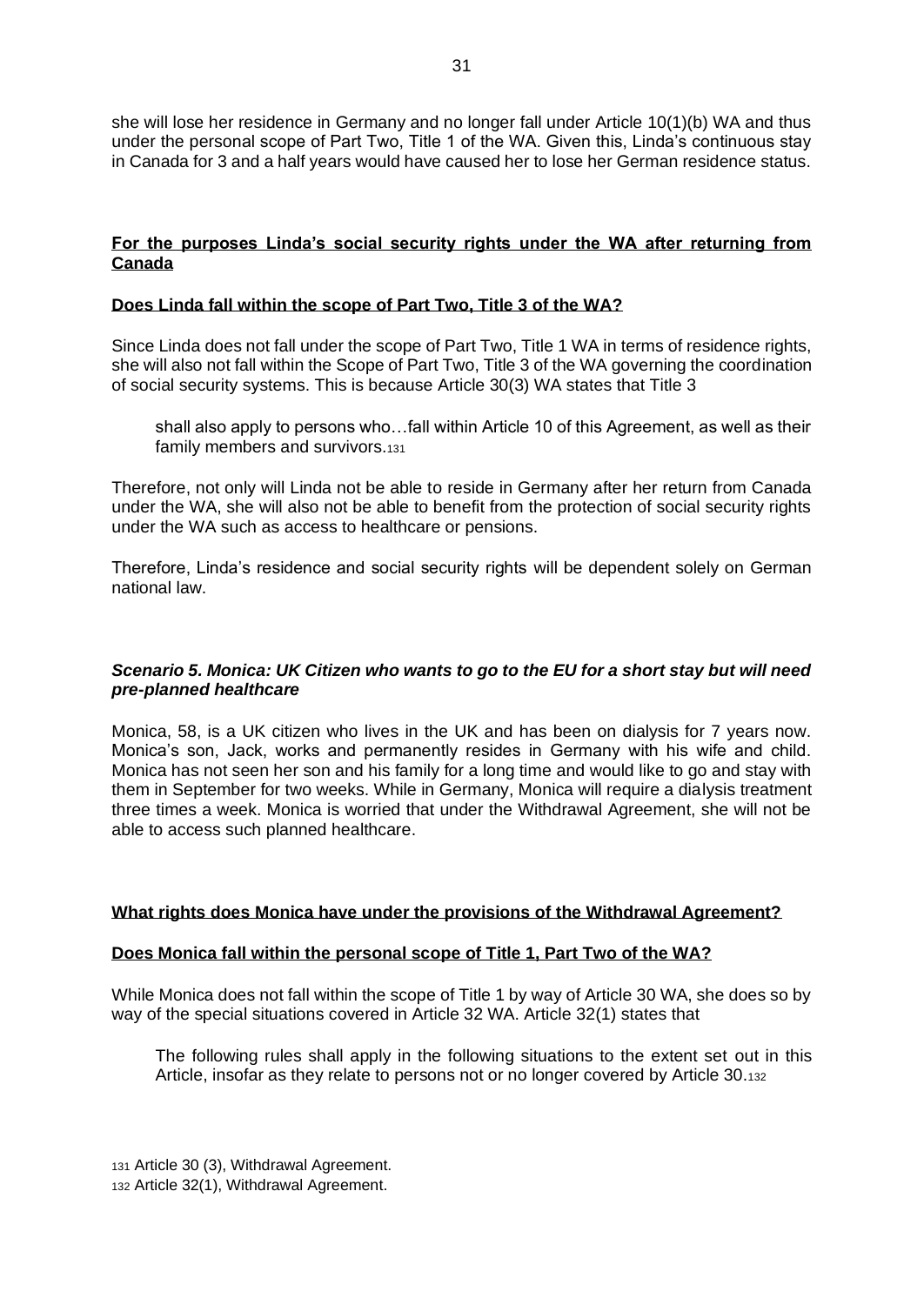One of the situations covered is that of a person who has 'requested authorisation to receive a course of planned healthcare treatment' in another Member State/UK, before the end of the transition period (31 December 2020).<sup>133</sup>

Therefore, as long as Monica requests authorisation from the competent State before 31 December 2020, the UK, to receive healthcare in Germany, she will fall within the scope of the social security coordination part of the Withdrawal Agreement.

## **Will Monica be able to access pre-planned healthcare in Germany?**

After having established that she falls within the scope of the relevant part of the Withdrawal Agreement, so long as she has requested authorisation before the end of transition, whether Monica will have access to kidney dialysis treatment while in Germany is determinable by Article 32(1)(b) WA. This states that

the rules set out in Articles 20 and 27 of Regulation (EC) No 883/2004 shall continue to apply to persons who, before the end of the transition period, had requested authorisation to receive a course of planned health care treatment pursuant to Regulation (EC) No 883/2004, until the end of the treatment. The corresponding reimbursement procedures shall also apply even after the treatment ends. Such persons and the accompanying persons shall enjoy the right to enter and exit the State of treatment...<sup>134</sup>

Therefore, so long as Monica requested authorisation to receive kidney dialysis in Germany from the UK before the 31/12/2020 pursuant to Regulation No 883/2004, then she will have access to that treatment pursuant to Article 20 of the Regulation. Article 20 of Regulation 883/2004 states that

1. ...an insured person travelling to another Member State with the purpose of receiving benefits in kind during the stay shall seek authorisation from the competent institution.

2. An insured person who is authorised by the competent institution to go to another Member State with the purpose of receiving the treatment appropriate to his condition shall receive the benefits in kind provided, on behalf of the competent institution, by the institution of the place of stay, in accordance with the provisions of the legislation it applies, as though he were insured under the said legislation.The authorisation shall be accorded where the treatment in question is among the benefits provided for by the legislation in the Member State where the person concerned resides and where he cannot be given such treatment within a time-limit which is medically justifiable, taking into account his current state of health and the probable course of his illness.<sup>135</sup>

Therefore, after receiving authorisation from the UK, Monica will be provided with kidney dialysis treatment by the German healthcare institution, provided for on behalf of the UK. This treatment must be provided for in accordance with German legislation, as though Monica were insured under German legislation. While there is no strict obligation for the UK to provide authorisation, it has to do so if the treatment in question is provided for by the State Monica resides and if she cannot receive it in a time-limit in the UK which is medically justifiable. Therefore, as long as Monica is receiving kidney dialysis in the UK, which she must be, then

<sup>133</sup> Article 32(1)(b), Withdrawal Agreement. <sup>134</sup> Article 32(1)(b), Withdrawal Agreement. <sup>135</sup> Article 20 (1) and (2), Regulation 883/2004.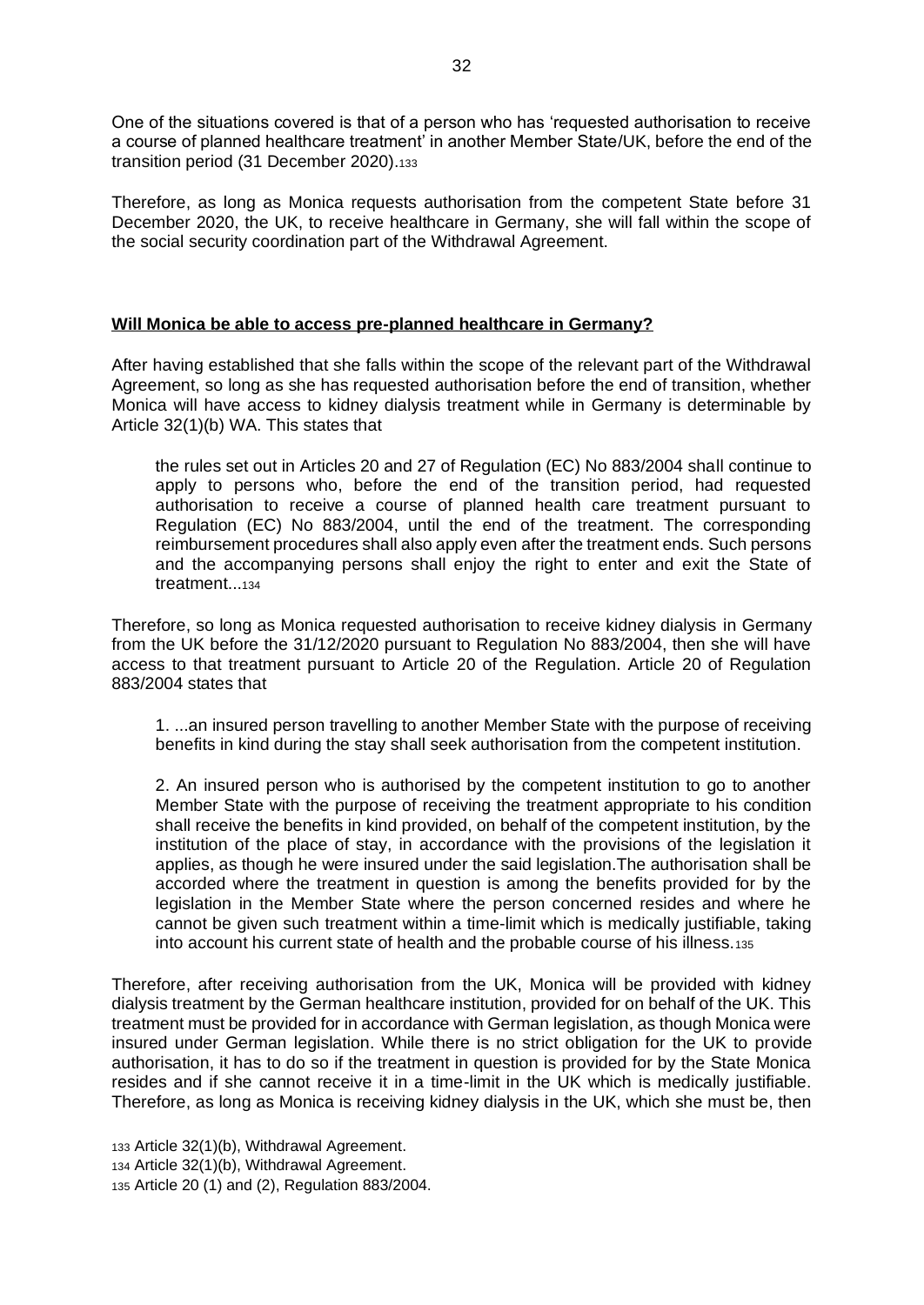she will receive authorisation since she would not be able to go 2 weeks without receiving such dialysis.

Note that Article 32(1)(b) WA provides that the person must merely request authorisation before the end of the transition period. Therefore, even if Monica wishes to visit her family in Germany after 31/12/2020, she will be able to do so as long as she requested the dialysis treatment before that date.

The wording of Article 32(1)(b) WA does not explicitly cover a situation where, if planned healthcare were authorised, it would include an ongoing course of treatment of indeterminate duration. Article 32(1)(b) WA states that persons will be entitled to receive such healthcare so long as they request to receive, before the end of the transition period, 'a course of planned healthcare treatment'. If a 'course' of treatment includes ongoing dialysis for an indeterminate duration, then Monica would be able to receive it every time she goes to Germany. However, if a 'course' of treatment means only a planned series of visits to a specific dialysis clinic/hospital only for the duration of Monica's stay (two weeks), then it would mean she would have to receive authorisation on each occasion she went to Germany for a new, separate course of treatment. Thus, under this interpretation, she would no longer be able to request authorisation after 31/12/2020 under the WA.

The latter interpretation is, in our view, the correct one. A 'course of planned healthcare' treatment would indicate a treatment for a specific amount of time and to start and end on specific dates i.e. for the two weeks in September during which Monica will be in Germany. A more indeterminate entitlement to seek authorisation for 'a course of planned healthcare treatment' at unknown times and not specified at the time authorisation was sought is unlikely to be intended by the wording of the Withdrawal Agreement. In any event, in practice the competent healthcare system (here the UK's) would have to give such indeterminate and open-ended authorisation in response to a request before 31 December 2020. We are not aware of a Member State that would give such authorisation: the UK certainly would not.

## *Scenario 6: Jack. Residence rights conditional on acquiring 'settled status' under national law if required by state*

Jack and his wife, Hannah, are retirees, who have resided in Spain for the past six years. Having just purchased a property, they plan to spend the foreseeable future there, past the end of the transition period.

It is now February 2021, and the Spanish government have introduced new legislation, requiring all non-EU citizens to apply for a new, digital residence document if they wish to live in Spain.

Jack wishes to know whether he is already covered by the Withdrawal Agreement, as he has lived in Spain for more than five years, and also if he is required to apply for a new residence document. He wishes to know what he must do and what his rights are under the Withdrawal Agreement.

# **What are Jack and Hannah's rights under the Withdrawal Agreement?**